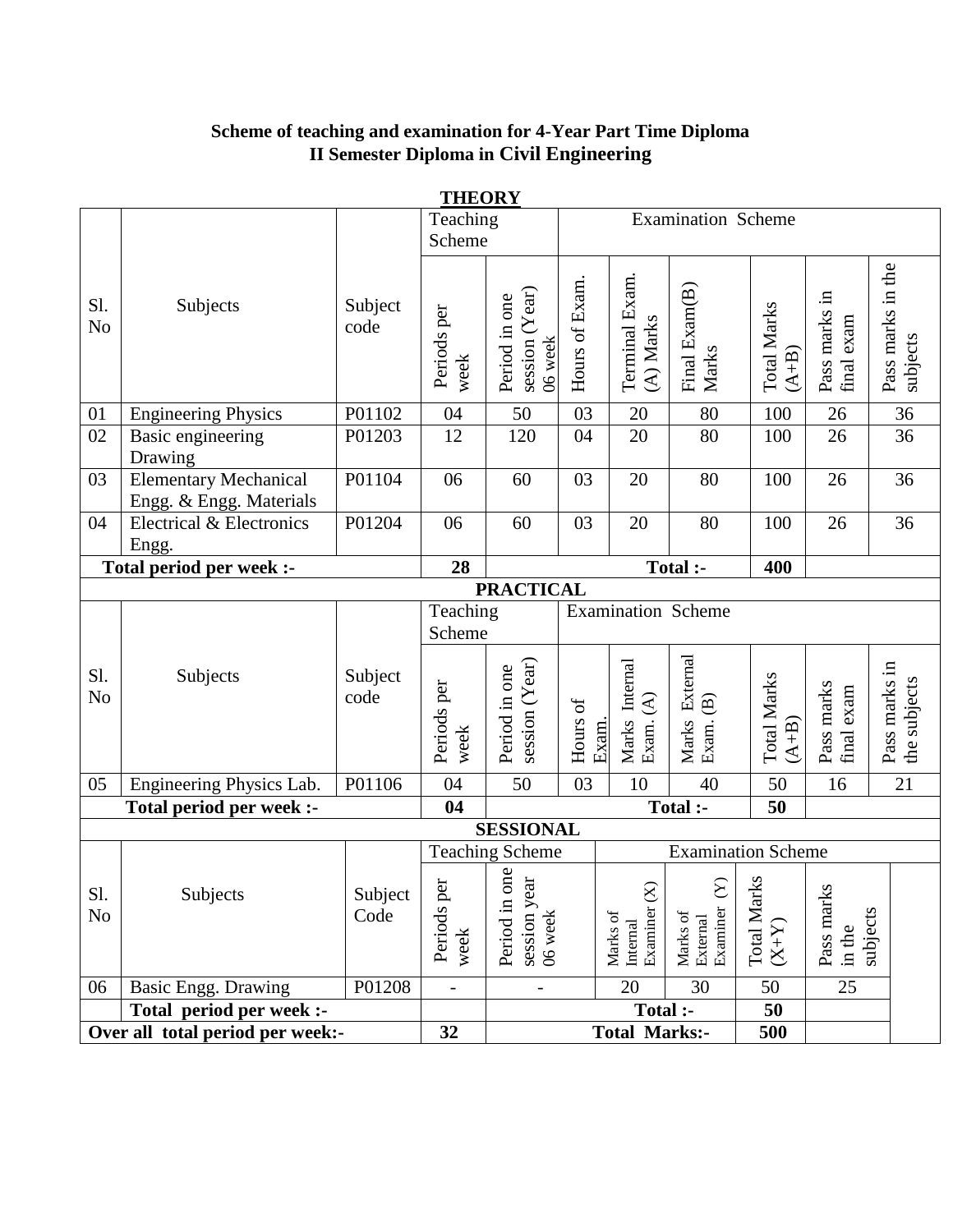# **Scheme of teaching and examination for 4-Year Part Time Diploma II Semester Diploma in Electrical Engineering**

|                       | <b>THEORY</b>                                           |                 |                          |                                          |                   |                                        |                                                     |                               |                                  |                               |
|-----------------------|---------------------------------------------------------|-----------------|--------------------------|------------------------------------------|-------------------|----------------------------------------|-----------------------------------------------------|-------------------------------|----------------------------------|-------------------------------|
|                       |                                                         |                 | Teaching                 |                                          |                   |                                        | <b>Examination Scheme</b>                           |                               |                                  |                               |
|                       |                                                         |                 | Scheme                   |                                          |                   |                                        |                                                     |                               |                                  |                               |
| Sl.<br>N <sub>o</sub> | Subjects                                                | Subject<br>code | Periods per<br>week      | session (Year)<br>Period in one          | Hours of Exam.    | Terminal Exam.<br>(A) Marks            | Final Exam(B)<br>Marks                              | <b>Total Marks</b><br>$(A+B)$ | Pass marks in<br>final exam      | Pass marks in the<br>subjects |
| 01                    | <b>Engineering Physics</b>                              | P01102          | 04                       | 50                                       | 03                | 20                                     | 80                                                  | 100                           | 26                               | 36                            |
| 02                    | Basic engineering                                       | P01203          | 12                       | 120                                      | 04                | 20                                     | 80                                                  | 100                           | 26                               | 36                            |
|                       | Drawing                                                 |                 |                          |                                          |                   |                                        |                                                     |                               |                                  |                               |
| 03                    | <b>Elementary Mechanical</b><br>Engg. & Engg. Materials | P01104          | 06                       | 60                                       | 03                | 20                                     | 80                                                  | 100                           | 26                               | 36                            |
| 04                    | Electrical & Electronics                                | P01204          | 06                       | 60                                       | 03                | 20                                     | 80                                                  | 100                           | 26                               | 36                            |
|                       | Engg.                                                   |                 |                          |                                          |                   |                                        |                                                     |                               |                                  |                               |
|                       | Total period per week :-                                |                 | 28                       |                                          |                   |                                        | Total :-                                            | 400                           |                                  |                               |
|                       |                                                         |                 |                          | <b>PRACTICAL</b>                         |                   |                                        |                                                     |                               |                                  |                               |
|                       |                                                         |                 | Teaching                 |                                          |                   | <b>Examination Scheme</b>              |                                                     |                               |                                  |                               |
|                       |                                                         |                 | Scheme                   |                                          |                   |                                        |                                                     |                               |                                  |                               |
| Sl.<br>N <sub>o</sub> | Subjects                                                | Subject<br>code | Periods per<br>week      | session (Year)<br>Period in one          | Hours of<br>Exam. | Marks Internal<br>Exam. (A)            | Marks External<br>$\widehat{\mathfrak{B}}$<br>Exam. | <b>Total Marks</b><br>$(A+B)$ | Pass marks<br>final exam         | Pass marks in<br>the subjects |
| 05                    | Engineering Physics Lab.                                | P01106          | 04                       | 50                                       | 03                | 10                                     | 40                                                  | 50                            | 16                               | 21                            |
|                       | Total period per week :-                                |                 | 04                       |                                          |                   |                                        | Total :-                                            | 50                            |                                  |                               |
|                       |                                                         |                 |                          | <b>SESSIONAL</b>                         |                   |                                        |                                                     |                               |                                  |                               |
|                       |                                                         |                 | <b>Teaching Scheme</b>   |                                          |                   |                                        | <b>Examination Scheme</b>                           |                               |                                  |                               |
| Sl.<br>N <sub>o</sub> | Subjects                                                | Subject<br>Code | Periods per<br>week      | Period in one<br>session year<br>06 week |                   | Examiner $(X)$<br>Marks of<br>Internal | $\infty$<br>Examiner<br>Marks of<br>External        | <b>Total Marks</b><br>$(X+Y)$ | Pass marks<br>subjects<br>in the |                               |
| 06                    | Basic Engg. Drawing                                     | P01208          | $\overline{\phantom{a}}$ | $\overline{\phantom{0}}$                 |                   | 20                                     | 30                                                  | 50                            | 25                               |                               |
|                       | Total period per week :-                                |                 |                          |                                          |                   |                                        | Total :-                                            | 50                            |                                  |                               |
|                       | Over all total period per week:-                        |                 | 32                       |                                          |                   | <b>Total Marks:-</b>                   |                                                     | 500                           |                                  |                               |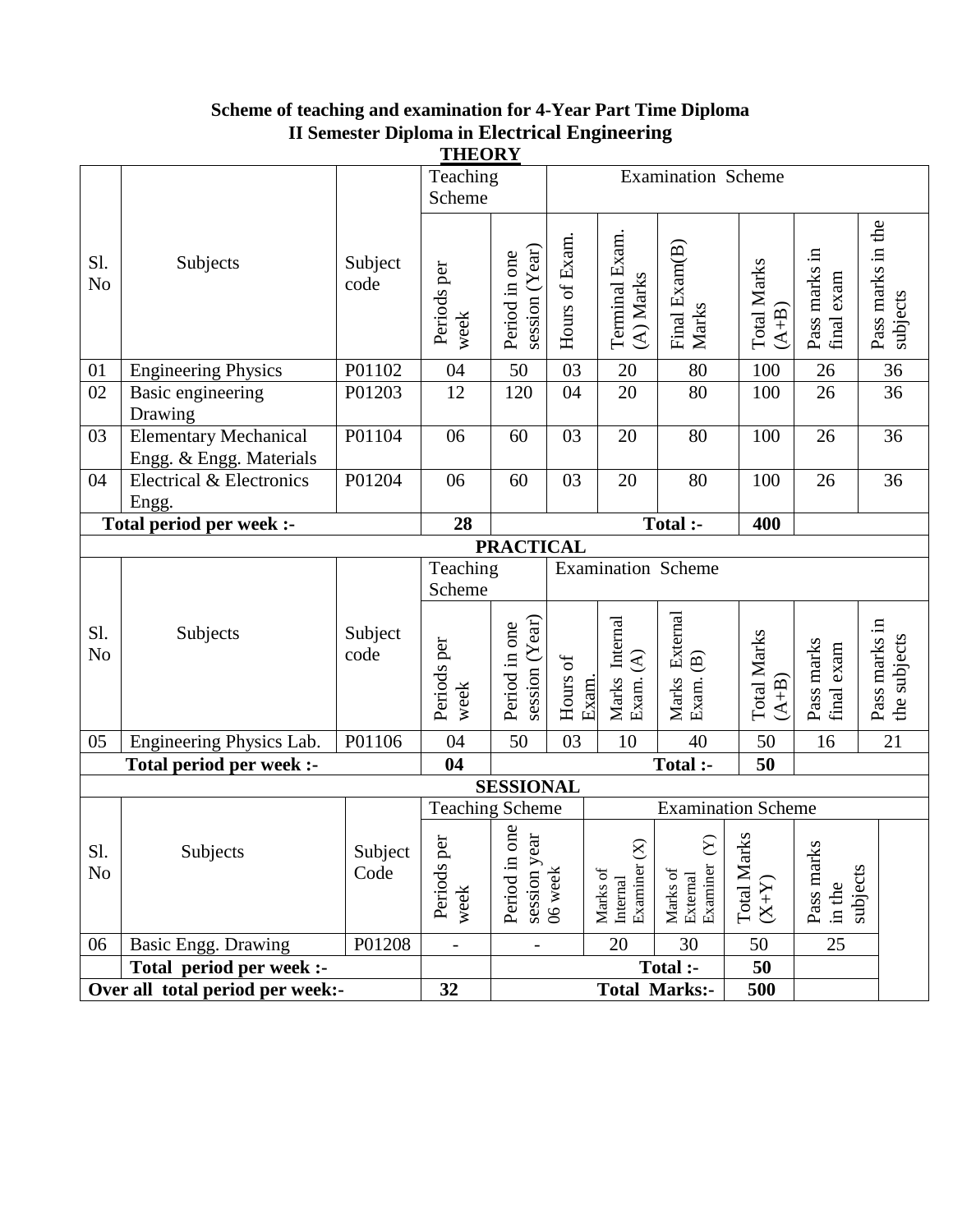# **Scheme of teaching and examination for 4-Year Part Time Diploma II Semester Diploma in Electronics Engineering**

|                          | <b>THEORY</b>                    |                 |                        |                                   |                |                                               |                                              |                                                 |                                  |                               |
|--------------------------|----------------------------------|-----------------|------------------------|-----------------------------------|----------------|-----------------------------------------------|----------------------------------------------|-------------------------------------------------|----------------------------------|-------------------------------|
|                          |                                  | Teaching        |                        |                                   |                | <b>Examination Scheme</b>                     |                                              |                                                 |                                  |                               |
|                          |                                  |                 | Scheme                 |                                   |                |                                               |                                              |                                                 |                                  |                               |
| Sl.<br>N <sub>o</sub>    | Subjects                         | Subject<br>code | Periods per<br>week    | session (Year)<br>Period in one   | Hours of Exam. | Terminal Exam.<br>(A) Marks                   | Final Exam(B)<br>Marks                       | <b>Total Marks</b><br>$(A+B)$                   | Pass marks in<br>final exam      | Pass marks in the<br>subjects |
| 01                       | <b>Engineering Physics</b>       | P01102          | 04                     | 50                                | 03             | 20                                            | 80                                           | 100                                             | 26                               | 36                            |
| 02                       | Basic engineering                | P01203          | 12                     | 120                               | 04             | 20                                            | 80                                           | 100                                             | 26                               | 36                            |
|                          | Drawing                          |                 |                        |                                   |                |                                               |                                              |                                                 |                                  |                               |
| 03                       | <b>Elementary Mechanical</b>     | P01104          | 06                     | 60                                | 03             | 20                                            | 80                                           | 100                                             | 26                               | 36                            |
|                          | Engg. & Engg. Materials          |                 |                        |                                   |                |                                               |                                              |                                                 |                                  |                               |
| 04                       | Electrical & Electronics         | P01204          | 06                     | 60                                | 03             | 20                                            | 80                                           | 100                                             | 26                               | 36                            |
|                          | Engg.                            |                 |                        |                                   |                |                                               |                                              |                                                 |                                  |                               |
| Total period per week :- |                                  |                 | 28                     |                                   |                |                                               | Total :-                                     | 400                                             |                                  |                               |
|                          |                                  |                 |                        | <b>PRACTICAL</b>                  |                |                                               |                                              |                                                 |                                  |                               |
|                          |                                  |                 | Teaching               |                                   |                | <b>Examination Scheme</b>                     |                                              |                                                 |                                  |                               |
|                          |                                  |                 | Scheme                 |                                   |                |                                               |                                              |                                                 |                                  |                               |
| Sl.<br>No                | Subjects                         | Subject<br>code | Periods per<br>week    | session $(Year)$<br>Period in one | Hours of       | Marks Internal<br>Exam. (A)<br>Exam.          | Marks External<br>Exam. (B)                  | <b>Total Marks</b><br>$(A+B)$                   | Pass marks<br>final exam         | Pass marks in<br>the subjects |
| 05                       | Engineering Physics Lab.         | P01106          | 04                     | 50                                | 03             | 10                                            | 40                                           | 50                                              | 16                               | 21                            |
|                          | Total period per week :-         |                 | 04                     |                                   |                |                                               | Total :-                                     | 50                                              |                                  |                               |
|                          |                                  |                 |                        | <b>SESSIONAL</b>                  |                |                                               |                                              |                                                 |                                  |                               |
|                          |                                  |                 | <b>Teaching Scheme</b> |                                   |                |                                               | <b>Examination Scheme</b>                    |                                                 |                                  |                               |
| Sl.<br>N <sub>o</sub>    | Subjects                         | Subject<br>Code | Periods per<br>week    | Period in one<br>session year     | 06 week        | $\otimes$<br>Examiner<br>Marks of<br>Internal | $\infty$<br>Examiner<br>Marks of<br>External | <b>Total Marks</b><br>$(\mathbf{X}+\mathbf{X})$ | Pass marks<br>subjects<br>in the |                               |
| 06                       | Basic Engg. Drawing              | P01208          |                        | $\overline{\phantom{0}}$          |                | 20                                            | 30                                           | 50                                              | $\overline{25}$                  |                               |
|                          | Total period per week :-         |                 |                        |                                   |                |                                               | Total :-                                     | 50                                              |                                  |                               |
|                          | Over all total period per week:- |                 | 32                     |                                   |                | <b>Total Marks:-</b>                          |                                              | 500                                             |                                  |                               |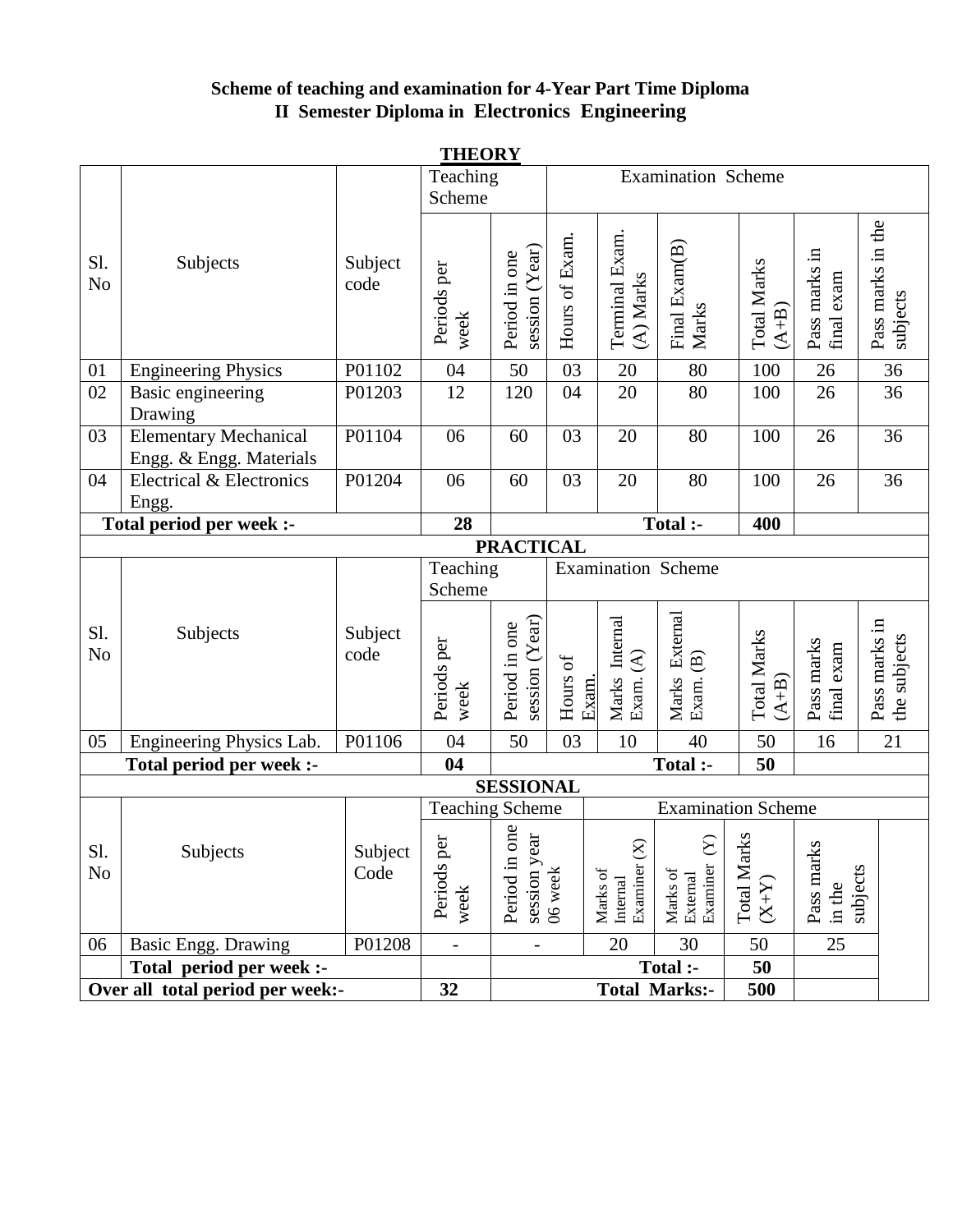# **Scheme of teaching and examination for 4-Year Part Time Diploma II Semester Diploma in Mechanical Engineering**

|                       | <u>THEORY</u>                                           |                 |                        |                                     |                |                                        |                                                           |                               |                                  |                               |
|-----------------------|---------------------------------------------------------|-----------------|------------------------|-------------------------------------|----------------|----------------------------------------|-----------------------------------------------------------|-------------------------------|----------------------------------|-------------------------------|
|                       |                                                         |                 | Teaching               |                                     |                |                                        | <b>Examination Scheme</b>                                 |                               |                                  |                               |
|                       |                                                         |                 | Scheme                 |                                     |                |                                        |                                                           |                               |                                  |                               |
| Sl.<br>N <sub>o</sub> | Subjects                                                | Subject<br>code | Periods per<br>week    | session $(Year)$<br>Period in one   | Hours of Exam. | Terminal Exam.<br>(A) Marks            | Final Exam(B)<br>Marks                                    | <b>Total Marks</b><br>$(A+B)$ | Pass marks in<br>final exam      | Pass marks in the<br>subjects |
| 01                    | <b>Engineering Physics</b>                              | P01102          | 04                     | 50                                  | 03             | 20                                     | 80                                                        | 100                           | 26                               | 36                            |
| 02                    | Basic engineering                                       | P01203          | 12                     | 120                                 | 04             | 20                                     | 80                                                        | 100                           | 26                               | 36                            |
|                       | Drawing                                                 |                 |                        |                                     |                |                                        |                                                           |                               |                                  |                               |
| 03                    | <b>Elementary Mechanical</b><br>Engg. & Engg. Materials | P01104          | 06                     | 60                                  | 03             | 20                                     | 80                                                        | 100                           | 26                               | 36                            |
| 04                    | Electrical & Electronics                                | P01204          | 06                     | 60                                  | 03             | 20                                     | 80                                                        | 100                           | 26                               | 36                            |
|                       | Engg.                                                   |                 |                        |                                     |                |                                        |                                                           |                               |                                  |                               |
|                       | Total period per week :-                                |                 | 28                     |                                     |                |                                        | Total :-                                                  | 400                           |                                  |                               |
|                       |                                                         |                 |                        | <b>PRACTICAL</b>                    |                |                                        |                                                           |                               |                                  |                               |
|                       |                                                         |                 | Teaching               |                                     |                | <b>Examination Scheme</b>              |                                                           |                               |                                  |                               |
|                       |                                                         |                 | Scheme                 |                                     |                |                                        |                                                           |                               |                                  |                               |
| Sl.<br>N <sub>o</sub> | Subjects                                                | Subject<br>code | Periods per<br>week    | session $(Year)$<br>Period in one   | Hours of       | Marks Internal<br>Exam. (A)<br>Exam.   | Marks External<br>Exam. (B)                               | <b>Total Marks</b><br>$(A+B)$ | Pass marks<br>final exam         | Pass marks in<br>the subjects |
| 05                    | Engineering Physics Lab.                                | P01106          | 04                     | 50                                  | 03             | 10                                     | 40                                                        | 50                            | 16                               | 21                            |
|                       | Total period per week :-                                |                 | 04                     |                                     |                |                                        | Total :-                                                  | 50                            |                                  |                               |
|                       |                                                         |                 |                        | <b>SESSIONAL</b>                    |                |                                        |                                                           |                               |                                  |                               |
|                       |                                                         |                 | <b>Teaching Scheme</b> |                                     |                |                                        | <b>Examination Scheme</b>                                 |                               |                                  |                               |
| Sl.<br>N <sub>o</sub> | Subjects                                                | Subject<br>Code | đ<br>Periods p<br>week | one<br>ਰ<br>session ye<br>Period in | 06 week        | Examiner $(X)$<br>Marks of<br>Internal | $\boldsymbol{\Sigma}$<br>Examiner<br>Marks of<br>External | Total Marks<br>$(X+Y)$        | Pass marks<br>subjects<br>in the |                               |
| 06                    | Basic Engg. Drawing                                     | P01208          |                        | $\qquad \qquad \blacksquare$        |                | 20                                     | 30                                                        | 50                            | 25                               |                               |
|                       | Total period per week :-                                |                 |                        |                                     |                |                                        | Total :-                                                  | 50                            |                                  |                               |
|                       | Over all total period per week:-                        |                 | 32                     |                                     |                |                                        | <b>Total Marks:-</b>                                      | 500                           |                                  |                               |

**THEORY**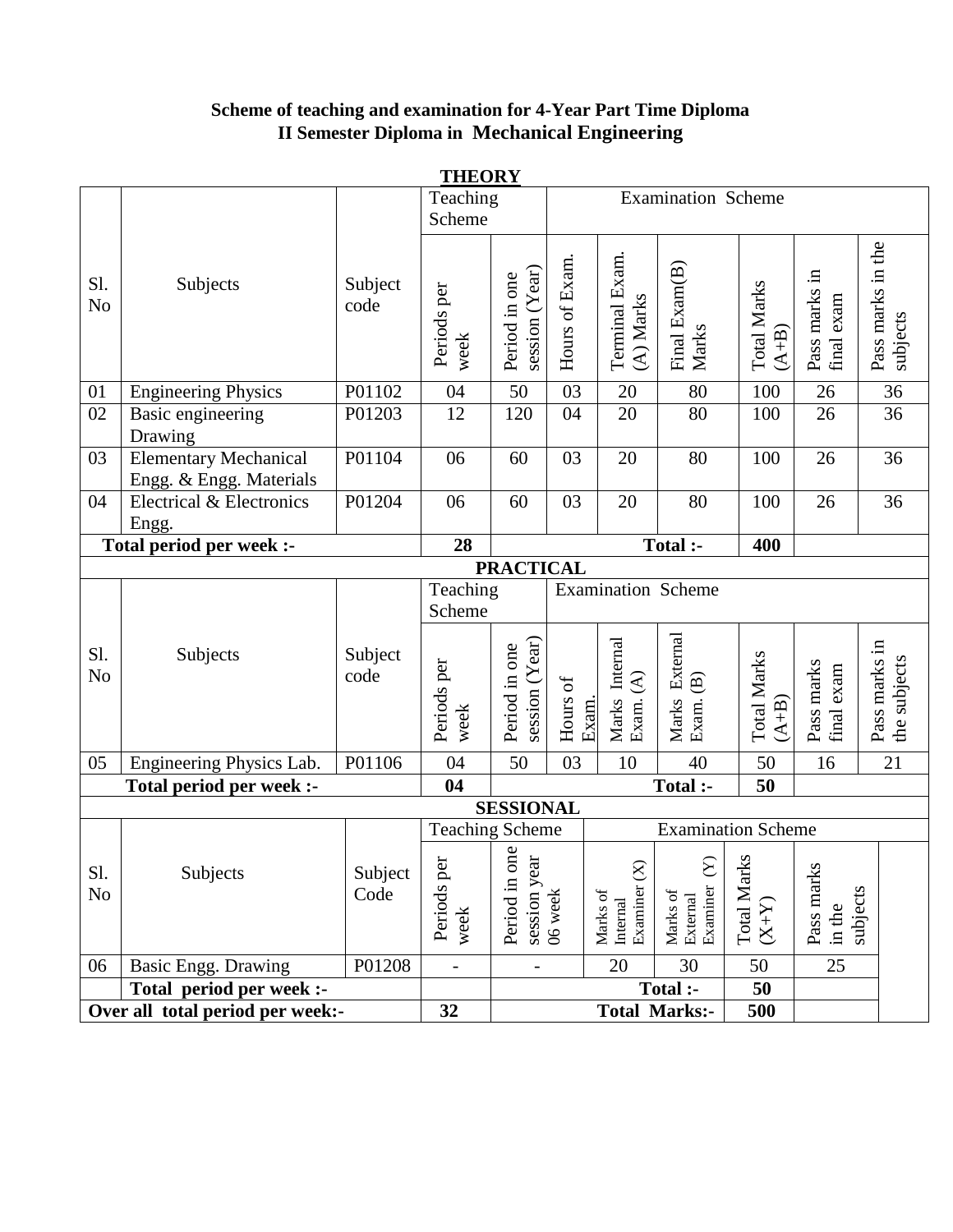# **ENGINEERING PHYSICS**

|                     |    | <b>Theory</b>           |     | No of Period in one session : 50 |  |     |  |
|---------------------|----|-------------------------|-----|----------------------------------|--|-----|--|
| <b>Subject Code</b> |    | No. of Periods Per Week |     | <b>Full Marks</b>                |  | 100 |  |
|                     |    |                         | P/S | <b>Annual Exam.</b>              |  | 80  |  |
| P01102              | 04 |                         |     | <b>Internal Exam.</b>            |  |     |  |

#### **Rationale and Objective:**

Knowledge of Physics is so interwoven with engineering studies that one can not think of pursuing engineering studies without the knowledge of Physics. Study of Physics is essential for Diploma holders in engineering and technology to develop in them proper understanding of physical phenomenon, scientific temper and engineering aptitude.

The course covers the basic laws and principles of Physics and its applications. The course contents are so chosen that it should be more relevant to the modern development of science to meet the challenge posed by fast-changing technology.

Keeping these objectives in view the subject has been divided into the following topics:

| S.No. | <b>Topics</b>                   | <b>Periods</b> |
|-------|---------------------------------|----------------|
| 1.    | General Physics                 | (22)           |
| 2.    | Heat                            | (01)           |
| 3.    | Electrostatics                  | (03)           |
| 4.    | Current Electricity & Magnetism | (12)           |
| 5.    | <b>Modern Physics</b>           | (10)           |
| 6.    | Environment & Safety            | (02)           |
|       |                                 | (50)           |

Teachers are advised to use the latest technology of teaching (e.g. use of LRs etc.) and make maximum use of demonstration so that the subject will be interesting to the students. The Engineering applications of the principles of physics should be discussed broadly. Use of S.I. units for all measurements and calculations is recommended.

#### **CONTENTS:**

|          | TOPIC: 01 - GENERAL PHYSICS:                                                                                                                                                          | $[22]$ |
|----------|---------------------------------------------------------------------------------------------------------------------------------------------------------------------------------------|--------|
| 01.01    | <b>Units and Dimensions</b>                                                                                                                                                           | [02]   |
| 01.01.01 | Units of Fundamental and Derived Physical quantities.                                                                                                                                 |        |
| 01.01.02 | System of Units - C.G.S., M.K.S., F.P.S. & S.I. System and their full forms (Foot Pound Second)                                                                                       |        |
| 01.01.03 | Basic & Supplementary Units - Names & Symbols                                                                                                                                         |        |
| 01.01.04 | Advantages of S.I. System - Comprehensive, Coherent & Rational                                                                                                                        |        |
| 01.01.05 | Dimensions & Dimensional formula of simple Physical quantities, Dimensionless quantities.                                                                                             |        |
| 01.01.06 | Dimensional equations and their uses - Conversion of Units from one system to another, to check correctness of<br>equation, establish relation between different physical quantities. |        |
| 01.01.07 | Limitations of Dimensional analysis.                                                                                                                                                  |        |
| 01.02    | <b>Scales &amp; Mesurements</b>                                                                                                                                                       | [02]   |
| 01.02.01 | Vernier Scale & least count.                                                                                                                                                          |        |
| 01.02.02 | Vernier (Slide) Callipers.                                                                                                                                                            |        |
| 01.02.03 | Screw - Pitch & Least Count.                                                                                                                                                          |        |
| 01.02.04 | Screw Gauge (Micrometer Gauge) & Spherometer - their construction and operation.                                                                                                      |        |
| 01.02.05 | Spherometer - Measurement of thickness of a sheet or plate.                                                                                                                           |        |
| 01.03    | <b>Scalars &amp; Vectors</b>                                                                                                                                                          | [02]   |
| 01.03.01 | Scalar & Vector quantities, Representation of a Vector.                                                                                                                               |        |

- 01.03.02 Addition & Subtraction of two vectors triangle method.
- 01.03.03 Resolution of vector into two mutually perpendicular components.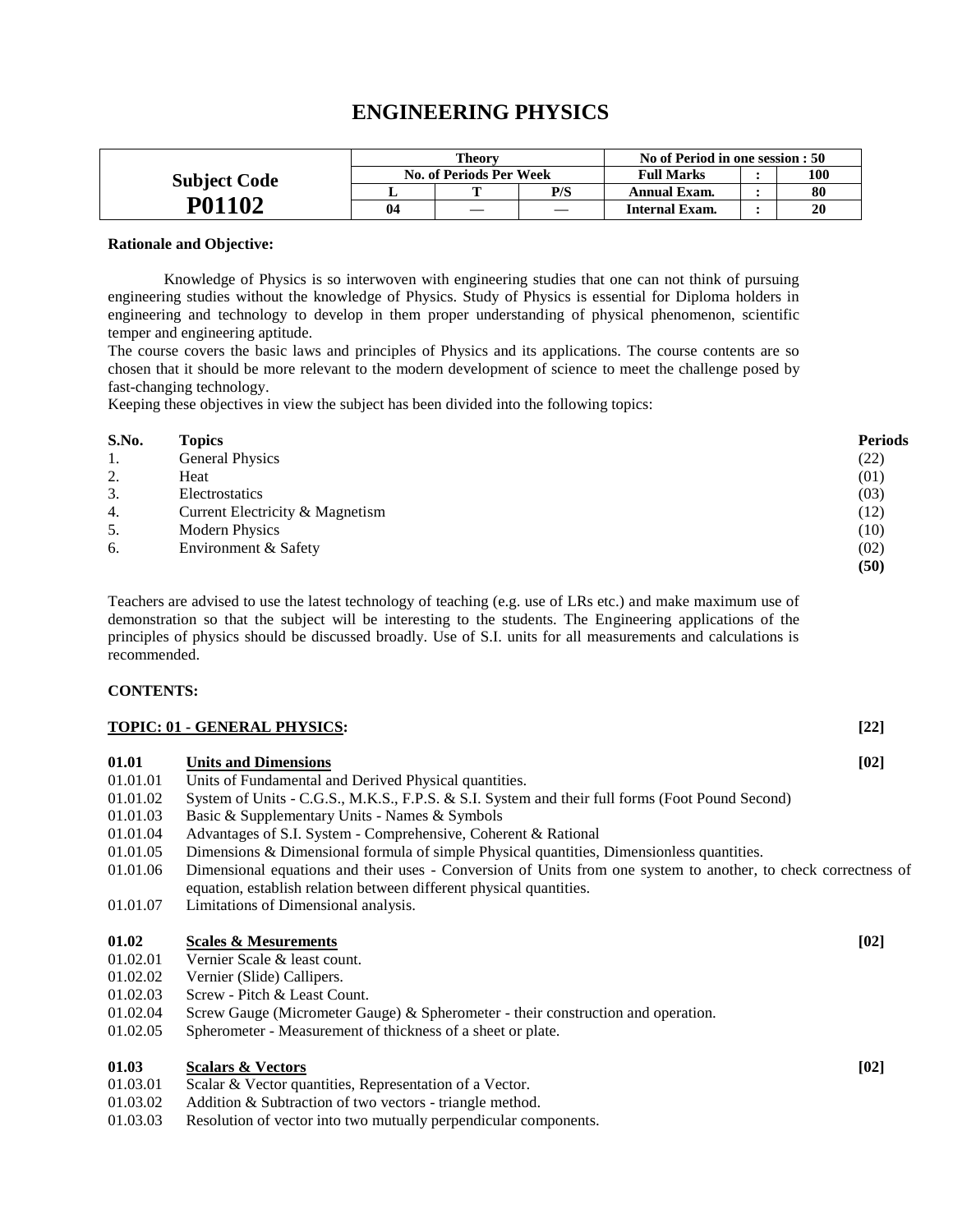| 01.04<br>01.04.01<br>01.04.02<br>01.04.03 | <b>Linear Motion</b><br>Speed & velocity - Definition, Difference (Distinction), their Units & Dimensions.<br>Uniform Velocity, Uniformly accelerated Velocity (Uniform acceleration) & Retardation.<br>Derivation of formulas:<br>$v = u + at$<br>(i)<br>$s = ut + \frac{1}{2} at^2$<br>(ii)<br>using differentiation & integration method. | [01]   |
|-------------------------------------------|----------------------------------------------------------------------------------------------------------------------------------------------------------------------------------------------------------------------------------------------------------------------------------------------------------------------------------------------|--------|
| 01.05<br>01.05.01                         | <b>Motion Under Gravity</b><br>Acceleration due to gravity - Unit & Dimension.<br>Weight and mass.                                                                                                                                                                                                                                           | [01]   |
| 01.05.02<br>01.05.03                      | Co-ordinate Convention of displacement, Velocity and acceleration.<br>Equations of motion of body moving freely under gravity:<br>Downwards<br>(i)<br>(ii)<br>Upwards                                                                                                                                                                        |        |
| 01.06                                     | <b>Projectile</b>                                                                                                                                                                                                                                                                                                                            | [02]   |
| 01.06.01<br>01.06.02                      | Projectile - Definition & examples.<br>Oblique projection - Derivation of equation for trajectory, Range, Maximum height, Time of flight $\&$ time for<br>attaining maximum height.                                                                                                                                                          |        |
| 01.06.03                                  | Angle of projection for maximum range for fixed speed of projection.                                                                                                                                                                                                                                                                         |        |
| 01.06.04<br>01.06.05                      | Horizontal & vertical projectiles and their path.<br>Simple numericals based on formulas.                                                                                                                                                                                                                                                    |        |
|                                           |                                                                                                                                                                                                                                                                                                                                              |        |
| 01.07                                     | <b>Friction</b>                                                                                                                                                                                                                                                                                                                              | $[02]$ |
| 01.07.01<br>01.07.02                      | Friction - Definition, Types of friction - Sliding & Rolling, Static & Dynamic (Kinetic).<br>Limiting frictional force. Laws of Static & Kinetic friction. Experimental Verification not required.                                                                                                                                           |        |
| 01.07.03                                  | Co-efficient of friction - a unitless quantity.                                                                                                                                                                                                                                                                                              |        |
| 01.07.04                                  | Equilibrium of a body on rough inclined plane under the effect of its weight & frictional force.                                                                                                                                                                                                                                             |        |
| 01.07.05                                  | Angle of Repose & its uses.                                                                                                                                                                                                                                                                                                                  |        |
| 01.07.06<br>01.07.07                      | Friction - necessary evil.<br>Use of lubricants to reduce friction - solid, liquid & gas.                                                                                                                                                                                                                                                    |        |
| 01.07.08                                  | Simple numericals based on formulas.                                                                                                                                                                                                                                                                                                         |        |
|                                           |                                                                                                                                                                                                                                                                                                                                              |        |
| 01.08<br>01.08.01                         | <b>Circular Motion</b><br>Circular Motion - Definition.                                                                                                                                                                                                                                                                                      | [02]   |
| 01.08.02                                  | Angular Displacement, Velocity and acceleration & their units.                                                                                                                                                                                                                                                                               |        |
| 01.08.03                                  | Relation between linear and angular velocity and acceleration - Differential Calculus method.                                                                                                                                                                                                                                                |        |
| 01.08.04                                  | Centripetal Force and its derivation by Vector method.                                                                                                                                                                                                                                                                                       |        |
| 01.08.05<br>01.08.06                      | Centrifugal force, its presence felt only in rotational systems - Pseudo force.<br>Applications of Circular motion:                                                                                                                                                                                                                          |        |
|                                           | motion of cyclist on curved path                                                                                                                                                                                                                                                                                                             |        |
|                                           | banking of tracks                                                                                                                                                                                                                                                                                                                            |        |
|                                           | principle of working of cream separator, cloth drier, centrifuge machine                                                                                                                                                                                                                                                                     |        |
| 01.08.07                                  | Simple numericals based on formulas.                                                                                                                                                                                                                                                                                                         |        |
| 01.09                                     | <b>Simple Harmonic Motion</b>                                                                                                                                                                                                                                                                                                                | [02]   |
| 01.09.01                                  | Periodic motion & S.H.M. - Definitions.                                                                                                                                                                                                                                                                                                      |        |
| 01.09.02                                  | Expressions for displacement, velocity, acceleration and time period of S.H.M. Derivation not required.                                                                                                                                                                                                                                      |        |
| 01.09.03<br>01.09.04                      | Phase & Epoch - Definition.<br>Equation of S.H.M. starting from equilibrium position and another point.                                                                                                                                                                                                                                      |        |
|                                           | $y = a$ Sinwt & $y = a$ Sin (wt+ $\phi$ ).                                                                                                                                                                                                                                                                                                   |        |
| 01.09.05                                  | Elastic spring & spring constant.                                                                                                                                                                                                                                                                                                            |        |
| 01.09.06                                  | Motion of a block tied to a massless spring moving on a horizontal frictionless table.                                                                                                                                                                                                                                                       |        |
| 01.09.07                                  | Time period of a Simple pendulum - derivation.                                                                                                                                                                                                                                                                                               |        |
| 01.09.08                                  | Simple numericals based on formulas.                                                                                                                                                                                                                                                                                                         |        |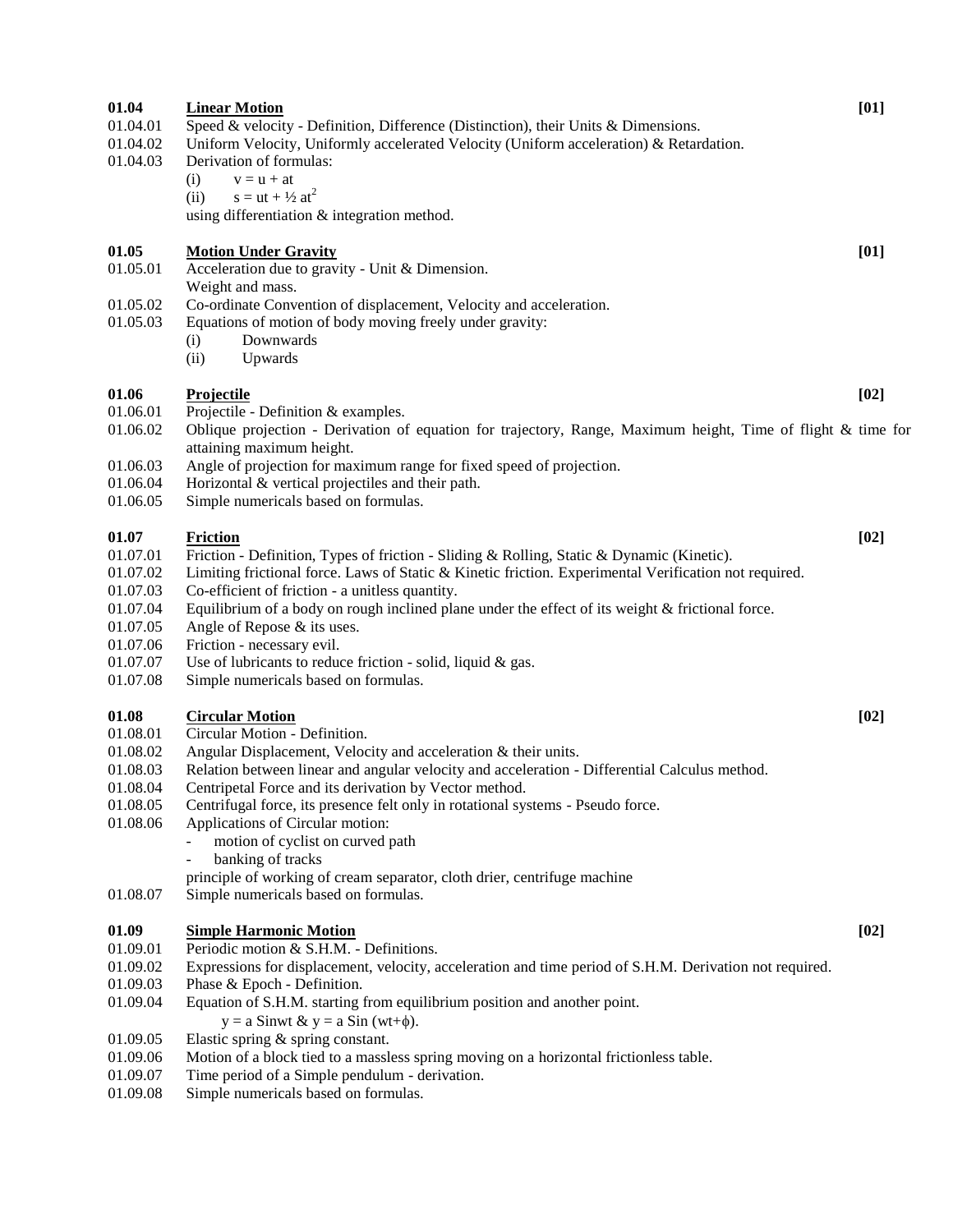| 01.10                | Gravitation                                                                                                        | $[02]$ |
|----------------------|--------------------------------------------------------------------------------------------------------------------|--------|
| 01.10.01<br>01.10.02 | Newton's law & formula for force between two bodies.<br>Units & Dimensions of 'G' and 'g'.                         |        |
| 01.10.03             | Relation between 'G' and 'g' and their values.                                                                     |        |
| 01.10.04             | Value of 'g' at earth's surface, above and below earth's surface - maximum value.                                  |        |
|                      | No Derivation required.                                                                                            |        |
| 01.10.05             | Satellite - Orbital Velocity and time period.                                                                      |        |
| 01.10.06             | Parking Orbit - Definition                                                                                         |        |
| 01.10.07             | Escape Velocity - Definition & expression in terms of 'g'.                                                         |        |
|                      | Derivation not required.                                                                                           |        |
| 01.10.08             | Simple numericals based on formulas.                                                                               |        |
| 01.11                | <b>Rotational Motion and Moment of Inertia</b>                                                                     | [03]   |
| 01.11.01             | Moment of Inertia & Radius of Gyration - Definition, units and dimension.                                          |        |
| 01.11.02             | M.I. of Uniform ring & Uniform Disc about their natural axes.                                                      |        |
| 01.11.03             | M.I. of Solid Sphere about its diameter - derivation of expression.                                                |        |
| 01.11.04             | Rolling on inclined smooth plane without slipping - Expression for acceleration along the plane to be derived.     |        |
| 01.11.05             | Sliding motion of a body down a rough inclined plane under its own weight only - No external force - derivation of |        |
|                      | expression.                                                                                                        |        |
| 01.11.06             | Torque and angular momentum - definition & expression.                                                             |        |
| 01.11.07             | Principle of Conservation of angular momentum and its examples.                                                    |        |
|                      | No derivation required.                                                                                            |        |
| 01.11.08             | Simple numericals based on formula.                                                                                |        |
|                      |                                                                                                                    |        |
| 01.12                | <b>Fluids</b>                                                                                                      | [01]   |
| 01.12.01             | Surface Tension & Surface Energy - Introduction, Unit & Dimension.                                                 |        |
| 01.12.02             | Capillary rise - expression and its applications.                                                                  |        |
| 01.12.03             | No Derivation required.                                                                                            |        |
| 01.12.04             | Laminar Flow & Co-efficient of Viscosity - Unit & Dimension.<br>Streamline & Turbulent flow - Definition.          |        |
|                      |                                                                                                                    |        |
| 01.12.05             | Motion of Spinning ball in air (a viscous medium) and free fall of rain drops - Qualitative Discussion.            |        |
|                      |                                                                                                                    |        |
|                      | TOPIC: 02 - HEAT:                                                                                                  | [01]   |
| 02.01                | Heat                                                                                                               | [01]   |
| 02.01.01             | Heat form of energy. Unit of heat - Joule & Calorie.                                                               |        |
| 02.01.02             | Modes of heat transfer and their examples.                                                                         |        |
|                      |                                                                                                                    |        |
|                      | <b>TOPIC: 03 - ELECTROSTATICS:</b>                                                                                 | $[03]$ |
|                      |                                                                                                                    |        |
| 03.01                | Field & Potential                                                                                                  | [01]   |
| 03.01.01             | Electric Field, Intensity and Potential due to a point charge.                                                     |        |
| 03.01.02             | Units & Dimensions of electric intensity & potential.                                                              |        |
| 03.01.03             | Derivation of potential at a point due to point charge.                                                            |        |
| 03.02                | Capacity & Condenser                                                                                               | [02]   |
| 03.02.01             | Capacity of a Single Conductor and Condenser (Capacitor).                                                          |        |
| 03.02.02             | Capacity of a Parallel Plate Condenser - Expression only.                                                          |        |
|                      | No derivation required.                                                                                            |        |

03.02.03 Series & Parallel grouping of Condensers and expressions for equivalent capacities. No derivation required.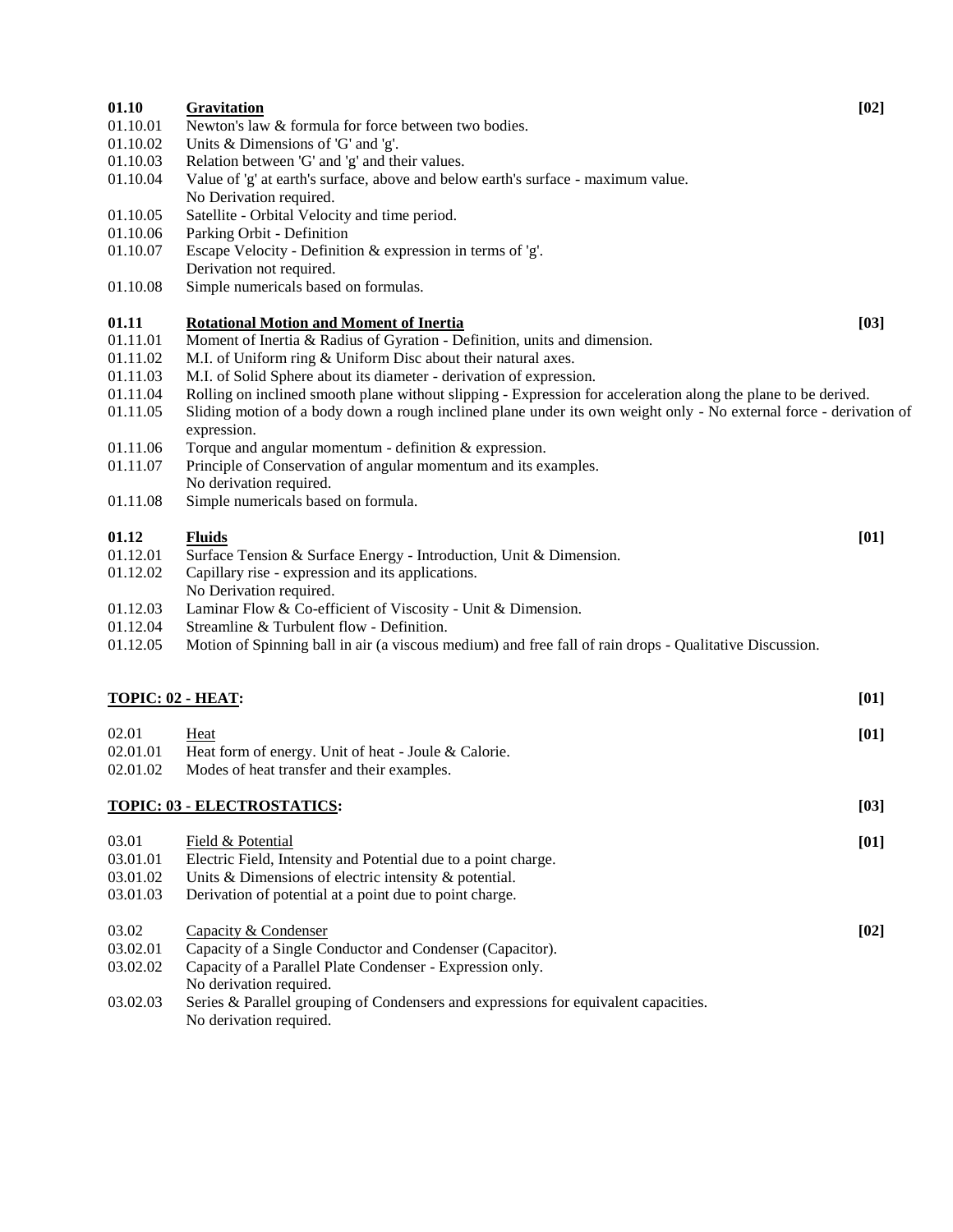|          | TOPIC: 04 - CURRENT ELECTRICITY AND MAGNETISM:                                                                              | $[12]$ |
|----------|-----------------------------------------------------------------------------------------------------------------------------|--------|
| 04.01    | <u>E.M.F. &amp; P.D.</u>                                                                                                    | [01]   |
| 04.01.01 | Definition - Units                                                                                                          |        |
| 04.01.02 | Internal resistance of cell.                                                                                                |        |
|          | Expression for current $I = E/(R+r)$ .                                                                                      |        |
| 04.02    | <b>Kirchoff's Laws</b>                                                                                                      | [02]   |
| 04.02.01 | Kirchoff's Laws and Wheatstone bridge - Condition for balance.                                                              |        |
|          | No derivation required.                                                                                                     |        |
| 04.03    | <b>Magnetic Effect</b>                                                                                                      | [02]   |
| 04.03.01 | Biot-Savart's Law, Expression for magnetic induction & direction of magnetic induction.                                     |        |
| 04.03.02 | Expression for magnetic induction due to an infinitely long conductor carrying electric current.<br>No derivation required. |        |
| 04.03.03 | Expression for magnetic induction due to Circular Coil carrying electric current,                                           |        |
|          | at centre of the coil &                                                                                                     |        |
|          | at a point on the axis of the coil.                                                                                         |        |
|          | No derivation required.                                                                                                     |        |
|          |                                                                                                                             |        |
| 04.04    | <b>Heating Effect</b>                                                                                                       | [02]   |
| 04.04.01 | Heat developed in a current carrying conductor - expression.                                                                |        |
| 04.04.02 | Electrical Power & energy and their units.                                                                                  |        |
| 04.04.03 | Specifications marked on electrical appliances - Wattage & Voltage.                                                         |        |
| 04.04.04 | Resultant power (Total power) consumed in parallel combination of electrical appliances.                                    |        |
|          | Kilo watt hour (Kwh) and electrical unit.                                                                                   |        |
|          | Expressions only.                                                                                                           |        |
|          | No derivation required.                                                                                                     |        |
| 04.04.05 | Simple numericals based on formulas.                                                                                        |        |
| 04.05    | <b>Electromagnetic Induction</b>                                                                                            | [02]   |
| 04.05.01 | Magnetic Flux - Definition & Unit.                                                                                          |        |
| 04.05.02 | Electromagnetic Induction - definition.                                                                                     |        |
| 04.05.03 | Faraday's Law & Lenz's Law of Electromagnetic Induction.                                                                    |        |
| 04.05.04 | Eddy (Focault's) Current & its used in induction furnace and braking (stopping) of rotating wheels.                         |        |
| 04.06    | <b>Alternating Current</b>                                                                                                  | $[03]$ |
| 04.06.01 | Uniform rotation of a coil in uniform magnetic field - Derivation of expression for e.m.f. induced.                         |        |
| 04.06.02 | Peak Value & R.M.S. Value of A.C.                                                                                           |        |
|          | Rated Value - R.M.S. Value.                                                                                                 |        |
| 04.06.03 | Expressions for e.m.f. and curent in A.C. Circuit containing:                                                               |        |
|          | resistance only                                                                                                             |        |
|          | Inductance only<br>$\overline{\phantom{0}}$                                                                                 |        |
|          | capacitance only                                                                                                            |        |
|          | Expressions only. No Derivation required.                                                                                   |        |
| 04.06.04 | Choke Coil - Simple introduction.                                                                                           |        |
| 04.06.05 | Transformer & losses in it - Simple ideas.                                                                                  |        |
|          |                                                                                                                             |        |
|          | <u>TOPIC: 05 - MODERN PHYSICS</u> :                                                                                         | $[10]$ |
| 05.01    | <b>Atomic Structure</b>                                                                                                     | [01]   |
| 05.01.01 | Bohr's atomic model.                                                                                                        |        |
| 05.01.02 | Stationary orbits & energy levels.                                                                                          |        |
| 05.01.03 | Transition of electron between two orbits - emission of electromagnetic radiation, Expression for                           |        |
|          | wavelength of emitted radiation.                                                                                            |        |

- No derivation required.
- 05.01.04 Simple numericals based on formulas.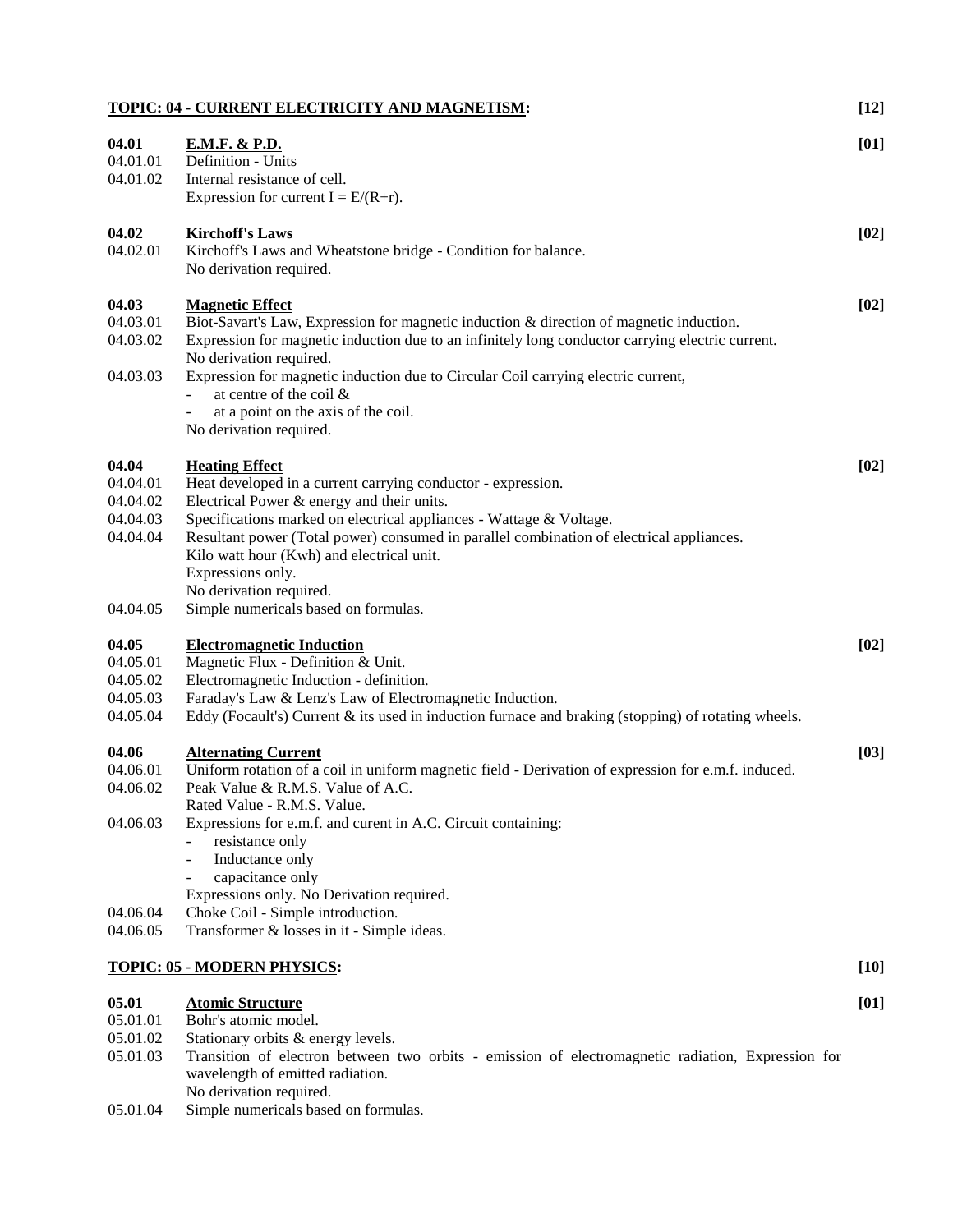| 05.02    | <b>Thermionic Emission</b>                                                         | [01] |
|----------|------------------------------------------------------------------------------------|------|
| 05.02.01 | Thermionic emmission and Diode Valve.                                              |      |
| 05.02.02 | Half Wave rectifier.                                                               |      |
| 05.03    | <b>X-Rays</b>                                                                      | [01] |
| 05.03.01 | Simple ideas of production of X-ray (No Diagram needed), Soft & hard X-rays.       |      |
| 05.03.02 | Expression of minimum wavelength.                                                  |      |
| 05.03.03 | Use of X-ray in medicine & industry.                                               |      |
| 05.03.04 | Simple numericals based on formulas.                                               |      |
| 05.04    | <b>Photoelectric Effect</b>                                                        | [02] |
| 05.04.01 | Definition, Photon and its energy.                                                 |      |
| 05.04.02 | Threshold frequency                                                                |      |
| 05.04.03 | Effect of Intensity & Energy of incident light on Photoelectric effect.            |      |
| 05.04.04 | Use of Photoelectric effect:                                                       |      |
|          | medical use in Glucometer (Blood Sugar Measurement)<br>$\blacksquare$              |      |
|          | Exposure meter<br>$\qquad \qquad \blacksquare$                                     |      |
|          | Density measurement of exposed X-ray & photo films<br>$\qquad \qquad \blacksquare$ |      |
|          | Television telecasting                                                             |      |
| 05.04.05 | Simple numericals based on formulas.                                               |      |
| 05.05    | Radioactivity                                                                      | [01] |
| 05.05.01 | Definition, Radioactive Decay and its formula - Half life time.                    |      |
| 05.05.02 | Types of radiations emitted from radioactive materials                             |      |
| 05.05.03 | Fission and Fusion - Simple ideas.                                                 |      |
| 05.05.04 | Principle of nuclear reactor and Stellar energy (energy from star)                 |      |
| 05.05.05 | Simple numericals based on formulas.                                               |      |
| 05.06    | <b>Ultrasonics</b>                                                                 | [01] |
| 05.06.01 | Definition                                                                         |      |
| 05.06.02 | Piezo electric effect - Simple ideas (No diagram).                                 |      |
| 05.06.03 | Uses in medicine and industry - simple ideas.                                      |      |
| 05.07    | <b>Laser &amp; Optical Fibre</b>                                                   | [01] |
| 05.07.01 | Introduction & Working principle - simple ideas.                                   |      |
| 05.07.02 | Uses in medicine $&$ industry - simple ideas.                                      |      |
| 05.08    | <b>Semiconductor</b>                                                               | [02] |
| 05.08.01 | Intrinsic & Extrinsic Semiconductor - simple ideas.                                |      |
| 05.08.02 | Tetravalent Structure of intrinsic semiconductor.                                  |      |
|          | Doping material (Impurity) trivalent & pentavalent.                                |      |
| 05.08.03 | PN junction & simple introduction of forward and reverse bias.                     |      |
|          | <u>TOPIC: 06 - ENVIRONMENT &amp; SAFETY:</u>                                       | [02] |
| 06.01    | <b>Environment &amp; Safety</b>                                                    |      |
|          |                                                                                    |      |

- 06.01.01 Noise pollution and its effect on human health.
- 06.01.02 Radiation Hazards and Safety thereof.

06.01.03 Non conventional Energy- Solar Energy, Solar battery Cell, Wind Energy, Geothermal Energy.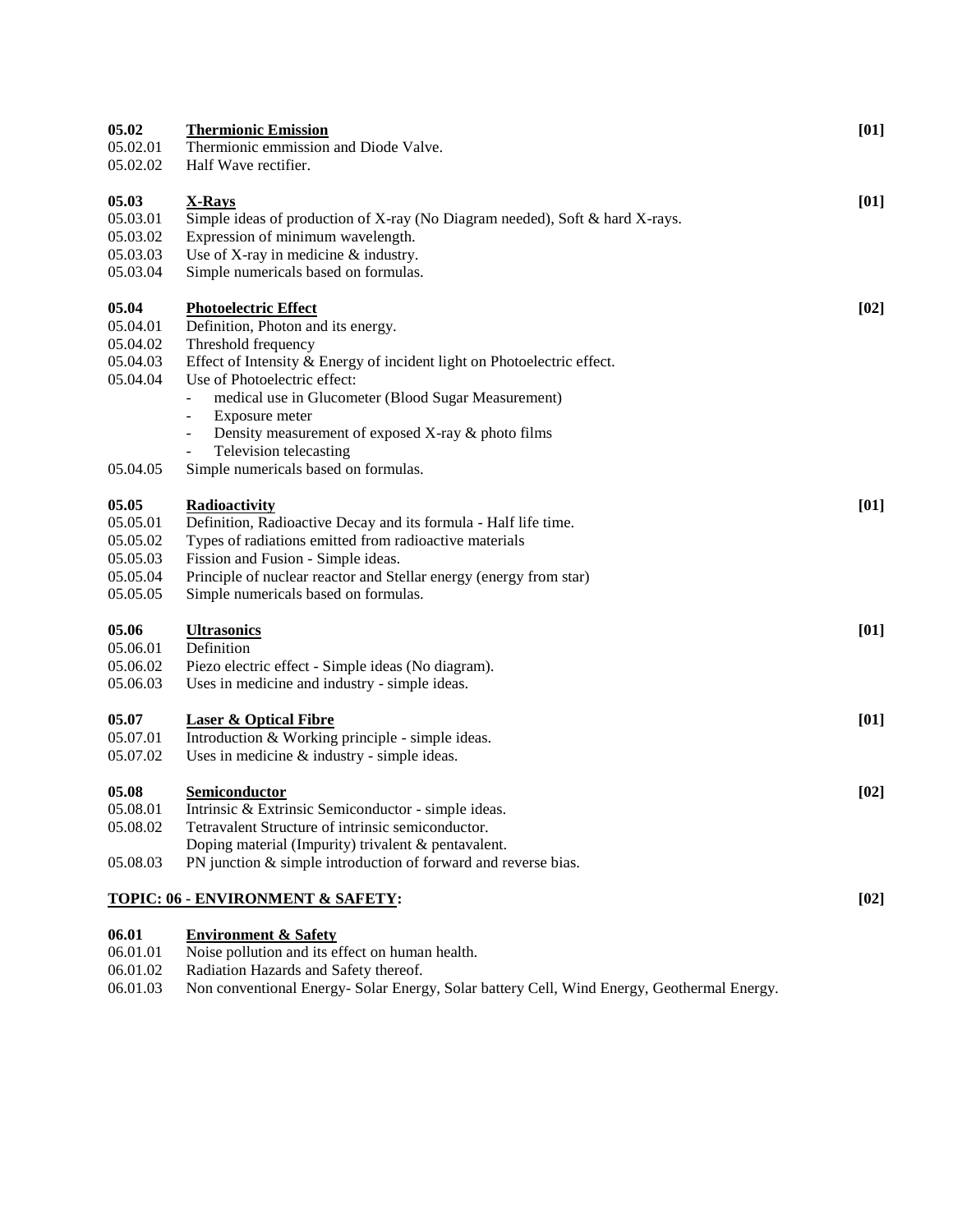#### **Books Recommended for Engineering Physics:**

#### **Text Books:**

- 1 Introductory Physics (Vol. I & II) By N.N. Ghosh
- 2 Intermediate Physics (Vol. I & II) By Durga Pd. Singh
- 3 Physics for Class XI & XII Part I By N.K. Bajaj

#### **Reference Books:**

- 
- 
- 6 Applied Physics Vol. I & II
- 7 Concepts of Physics Vol. I & II
- 
- 
- 10 I.Sc. Physics Vol. I & II By V.P. Bhatnagar
- 
- 
- 
- (Tata McGraw Hill)
- 4 University Physics<br>
5 Physics Part I & Part II By Halliday & Resnik<br>
9 By Halliday & Resnik<br>
9 By Halliday & Resnik
	- Physics Part I & Part II By Halliday & Resnik<br>
	Applied Physics Vol. I & II By TTTI Chandigarh,
		- (Tata McGraw Hill)
		-
- 8 Intermediate Physics By S.C. Roy Chowdhary & Dr. D.B. Singh
- 9 Intermediate Physics By Lakhmer Singh & Subramaniam
	-
	- (Pitambar Publishing Co., New Delhi)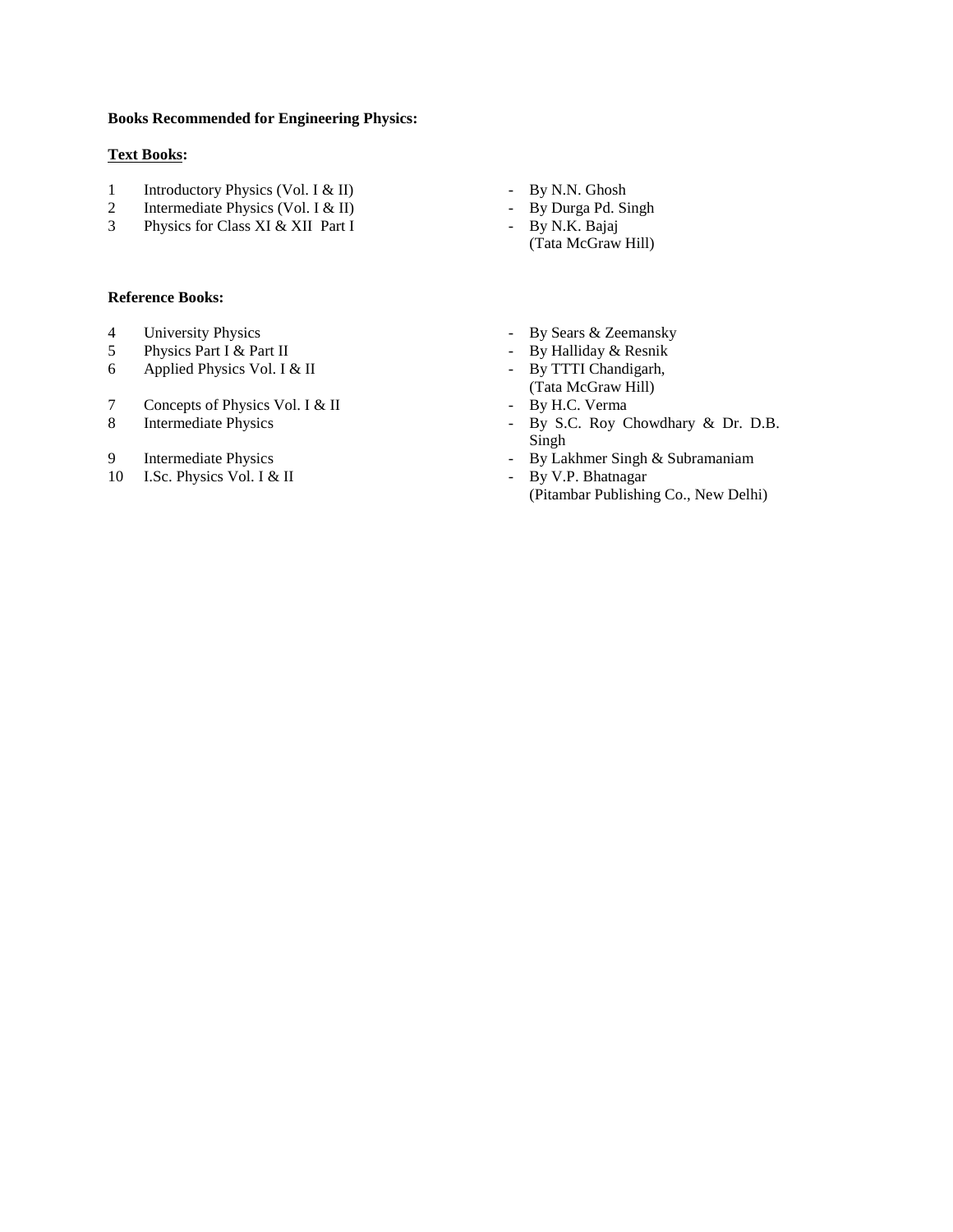| <b>Subject Code</b> |    | Theorv                  |     | No of Period in one session : 120 |  |     |
|---------------------|----|-------------------------|-----|-----------------------------------|--|-----|
|                     |    | No. of Periods Per Week |     | <b>Full Marks</b>                 |  | 100 |
| P01203              |    | m                       | P/S | Annual Exam.                      |  | 80  |
|                     | 12 |                         |     | Internal Exam.                    |  | 20  |

# **BASIC ENGINEERING DRAWING**

#### **Rationale and Objective:**

Drawing is said to be the language of engineers. All material objects have a shape and form, which can be represented by a combination of known geometrical figures. A thorough grounding in drawing to represent these objects on a plane is considered very essential for Diploma holders. Any construction or fabrication be it be a building, a factory or a machine has to begin with a drawing which forms the basis and guide to get the work done.

Drawing is commonly used mode of communication in the engineering industry. Proper exposure to drawing helps the students to translate different ideas into practice. Acquisition of skill will produce a drawing to represent a given object with sufficient knowledge to understand and interpret. As such drawing is regarded a pre-requisite for technician engineer.

With these objectives in view the following topics have been prescribed.

| S.No. | <b>Topic</b>                        | <b>Periods</b> | <b>No. of Plates</b> |
|-------|-------------------------------------|----------------|----------------------|
| 7.    | Introduction                        | (06)           |                      |
| 8.    | Lettering, Numbering & Dimensioning | (12)           | 01                   |
| 9.    | <b>Conic Section</b>                | (24)           | 01                   |
| 10.   | Orthographic Projection             | (39)           | 04                   |
| 11.   | Section views                       | (12)           | 01                   |
| 12.   | Isometric                           | (15)           | 01                   |
| 13.   | Development of Surfaces             | (12)           | 01                   |
|       |                                     | (120)          | 9 sheets             |

#### **CONTENTS:**

#### **TOPIC: 01 - Introduction: [06]**

- 01.01 Importance of Engineering Drawing as graphic communication. Link between engineering drawing and other subjects of study in diploma course.
- 01.02. I. S. specification for preparation of drawings.
- 01.03 Use of drawing instruments and materials. Basic Tools- classification and brief description.
- 01.04 Special tools- Mini-drafter. Drafting Machine.
- 01.05 Scales, Recommended, reduced & enlarged scale.
- 01.06 Lines, Types of lines, Selection of line thickness.
- 01.07 Selection of Pencils.
- 01.08 Drawing sheets, different sheet sizes and standard layouts. Title block as per I. S. specification.
- 01.09 Care and maintenance of drawing material

#### **TOPIC: 02 - LETTERING, NUMBERING & DIMENSIONING: [12]**

- 02.01 Importance of lettering. Different types of lettering as per B.I. S. code. Capital and small letters of vertical & slanting type as per B.I. S. code.
- 02.02 Numerical figures of vertical and slanting type as per B.I. S. code. Single stroke and double stroke, advantages.
- 02.03 Necessity of dimensioning. Principles and method of dimensioning and dimensioning practice as per I. S. I. code.
- 02.04 Making of centre line, Section line, dimensioning lines etc.
- 02.05 Drawing of plain and diagonal scales and dimensioning practice.  $Tutorial \& \text{test}$  (02)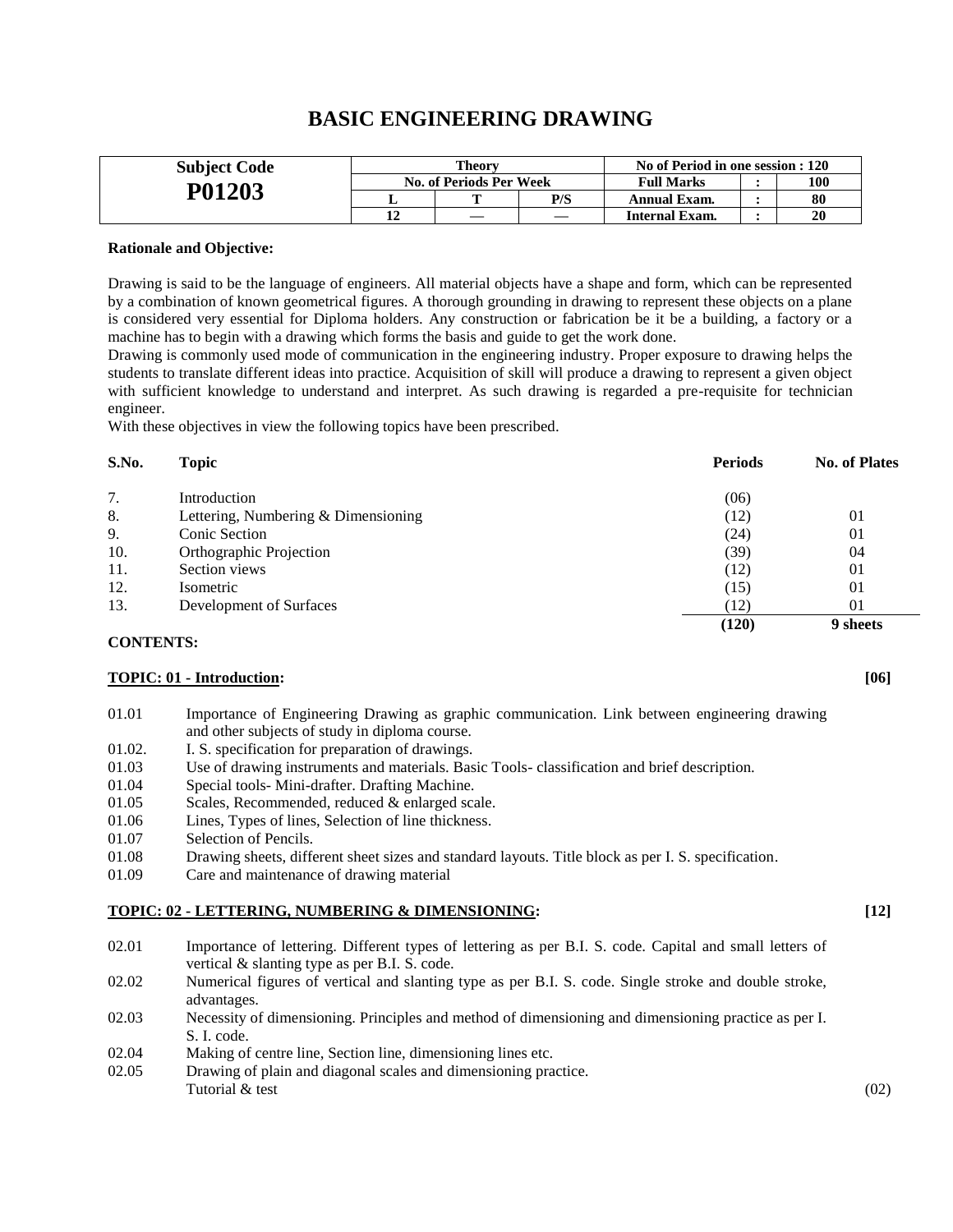#### **TOPIC: 03 - CONIC SECTION: [24]**

- 03.01 Concept of Drawing and concept of conic section and its simple properties.
- 03.02 Concept of ellipse and its construction by various methods. Drawing of tangent & normal on ellipse.
- 03.03 Concept of parabola and its construction by various methods. Drawing of tangent & normal to parabola.
- 03.04 Concept of hyperbola and its construction by various methods. Drawing of tangent & normal to hyperbola. Tutorial & Test (06)

#### **TOPIC: 04 - ORTHOGRAPHIC PROJECTIONS : [39]**

- 04.01 Principles of orthographic projection. Concept of horizontal, vertical and auxiliary planes.  $1<sup>st</sup>$  angle and  $3<sup>rd</sup>$  angle projection.
- 04.02 Projection of points on horizontal, vertical and auxiliary planes and its implication.
- 04.03 Projection of lines on different planes, Length of line and its true inclination with different planes and its traces.
- 04.04 Concept of orthographic projection of planes.
- 04.05 Projection of solids (Prism, Cone, Pyramids, Cylinder, Cube and tetrahedron etc.).

| Tutorial & Test                        |          |
|----------------------------------------|----------|
| Projection of Point and straight line  | 01 sheet |
| Projection of Planes and straight line | 01 sheet |
| Projection of solids and straight line | 02 sheet |
|                                        | 04 sheet |

#### **TOPIC: 05 - SECTION VIEWS & AUXILIARY VIEWS : [12]**

05.01 Concept of sectioning and drawing section lines, Need for drawing sectional views. 05.02 Section of simple geometrical solids-cases involving different types of cutting planes, single plane only  $Tutorial \& test$  (2)

#### **TOPIC: 06 - ISOMETRIC, PICTORIAL [15]**

- 06.01 Introduction to pictorial drawing. Brief description of different types of pictorial drawing viz Isometric, and their applications. 06.02 Concept of Isometric views. Isomeric Projection and Isometric Scale. 06.03 Isometric Projection of simple solids, frustum of solids, truncated solids and sets of simple solids.  $Tutorial \& \text{test}$  (03) **TOPIC: 07 - DEVELOPMENT OF SURFACE: [12]**
- 07.01 Development of surfaces of Cylinders, Prisms, Pyramids, cones and their frustum only. Tutorial & test  $(02)$

#### **Books Recommended:**

|    | <b>Descriptive Geometry</b>             |                          | Abbot                                    |
|----|-----------------------------------------|--------------------------|------------------------------------------|
| 2. | <b>Elementary Engineering Drawing</b>   |                          | N. D. Bhatt                              |
| 3. | <b>Elementary Engineering Drawing</b>   |                          | S. C. Sharma                             |
| 4. | Gyameetic Aarekhan (Hindi)              |                          | Dadan, Ravindra, Daya Shankar Srivastava |
| 5. | I.S.I. Specification on drawing         |                          |                                          |
| 6. | <b>Engineering Drawing</b>              |                          | R. K. Dhawan                             |
| 7. | <b>Engineering Drawing</b>              |                          | P. S. Gill                               |
| 8. | <b>Engineering Drawing</b>              | $\overline{\phantom{a}}$ | Parkinson                                |
| 9. | I. S.M. & S. S. M. on Technical Drawing |                          | T. T. T. I., Madras                      |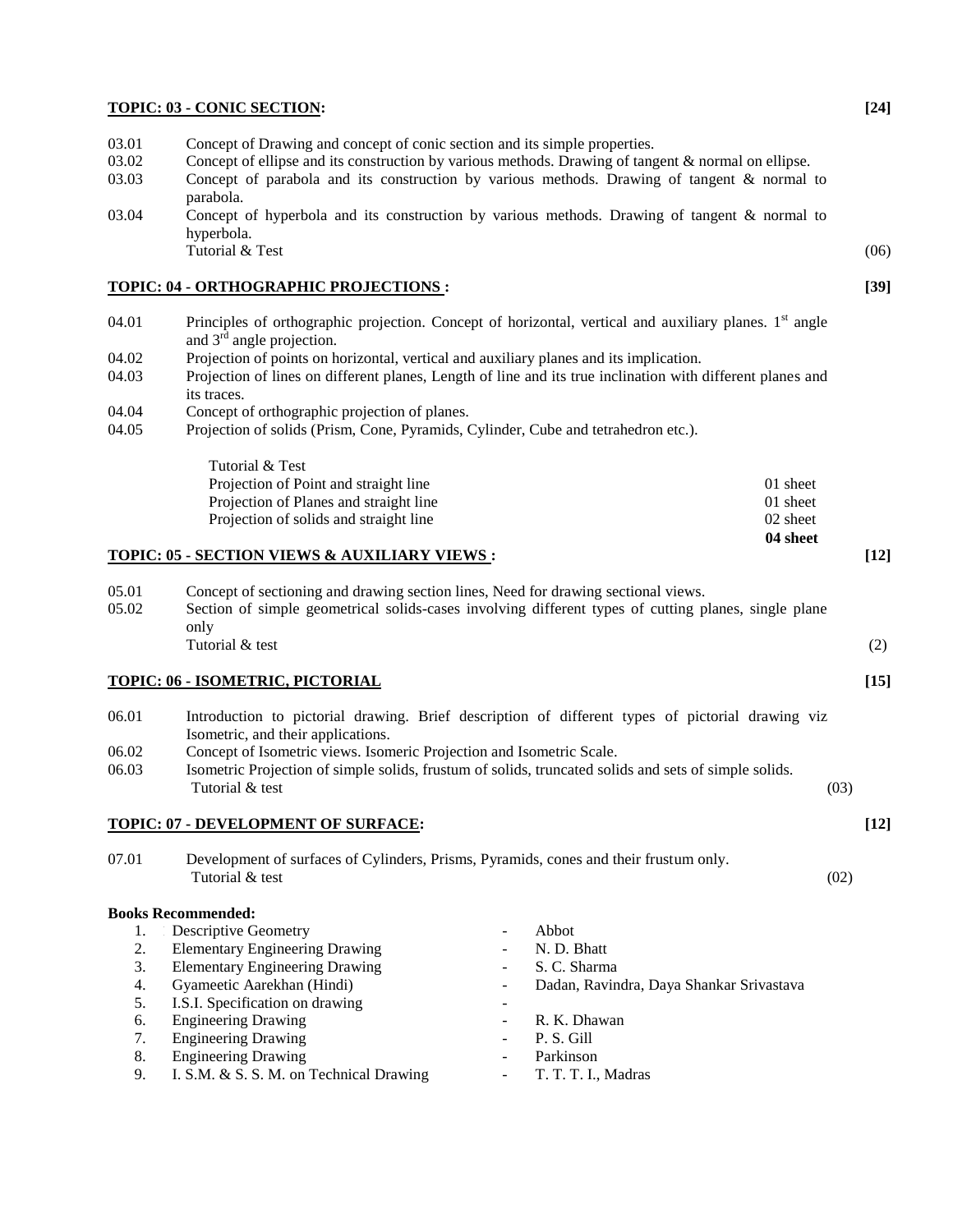# **ELEMENTARY MECHANICAL ENGINEERING AND ENGINEERING MATERIAL**

|                     | Theorv                         |  |     | No of Period in one session : 60 |  |     |
|---------------------|--------------------------------|--|-----|----------------------------------|--|-----|
| <b>Subject Code</b> | <b>No. of Periods Per Week</b> |  |     | <b>Full Marks</b>                |  | 100 |
|                     |                                |  | P/S | Annual Exam.                     |  | 80  |
| P01104              | 06                             |  |     | Internal Exam.                   |  | 20  |

#### **Rationale & Objective:**

The technicians have to handle and deal with so many materials to be used in construction of Engineering product and making machine tools and structures etc. They have to face many problems involving general mechanical, electrical, electronics and civil Engg. As such the knowledge of general Engg. principles of different branches is essential for a Diploma holder.

The course has been designed with a view to include various materials commonly used in Engineering Constructions and general principles of working of different machine tools.

| S.No.     | <b>Topics</b>                                                                   | Periods |
|-----------|---------------------------------------------------------------------------------|---------|
|           | <b>GROUP</b> - A (Mechanical Engineering)                                       |         |
| 1.        | Simple machines                                                                 | (06)    |
| 2.        | Introduction of ferrous & Non ferrous metals                                    | (05)    |
| 3.        | <b>General Process</b>                                                          | (03)    |
| 4.        | Heat Engines & fluid machines                                                   | (06)    |
| 5.        | Power Transmission                                                              | (07)    |
| 6.        | <b>Boilers</b>                                                                  | (03)    |
|           | Seperate answer books for group A $\&$ group B should be given in examination   | $[30]$  |
|           | $\&$ answer books should be examination by Mechanical $\&$ Civil Engg. Teachers |         |
|           | separately.                                                                     |         |
|           | <b>GROUP - B (Engineering Material)</b>                                         |         |
|           | <b>Stones</b>                                                                   | (03)    |
| 8.        | Clay Products                                                                   | (03)    |
| 9.        | Cement $&$ their products                                                       | (05)    |
| 10.       | Timber                                                                          | (03)    |
| 11.       | Miscellaneous Material                                                          | (16)    |
|           |                                                                                 | (30)    |
| CONTENTS· |                                                                                 |         |

### **GROUP - A (MECHANICAL ENGINEERING)**

#### **TOPIC: 01 – SIMPLE MACHINES**

Introduction to simple machines, M.A, U.R,  $\&$  ŋ of simple wheel  $\&$  Axle, Compound wheel  $\&$ Axle, Screw jack, worm & worm wheel, Rack & pinion (simple numericals only)

**[06]**

| TOPIC: 02 -: INTRODUCTION TO FERROUS & NON FERROUS METALS                               | [05] |
|-----------------------------------------------------------------------------------------|------|
| Physical & mechanical properties & uses of ferrous metals & Alloys & non ferrous metals |      |
| like, Al, Cu, Zn, $\&$ their alloys Properties $\&$ uses.                               |      |
| <b>TOPIC: 03 -: GENERAL PROCESS</b>                                                     |      |
| Introduction to Soldering, brazing & welding.<br>03.01                                  | [03] |

- 03.02 Application of soldering, brazing & welding.<br>03.03 Flame Cutting and Welding.
- Flame Cutting and Welding.
- 03.04 Different types of flames used
- 03.05 Safety precautions in Welding.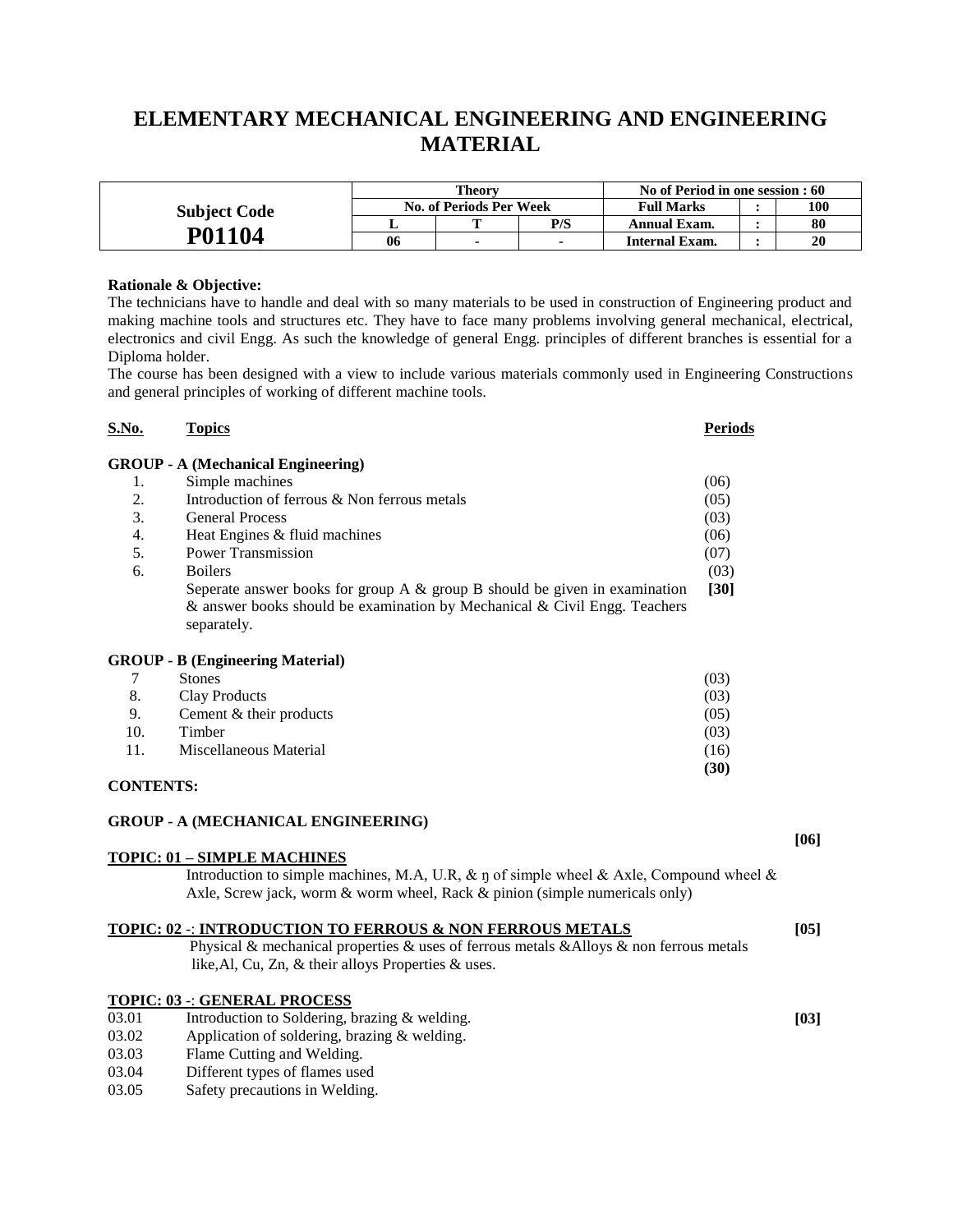# **TOPIC: 04 - HEAT ENGINES & FLUID MACHINES [06]** 4.01 Introduction to External & Internal Combustion engines. 04.02 Difference between External & Internal Combustion engines. 04.03 Concept of Heat work and Energy. Thermodynamic system and their properties. (Introduction only) 04.04 Introduction of Two-stroke and four-stroke I.C. engine, their working principles. water wheel, Introduction to Inpulse & reaction turbine ,(Pelton, francis & Kaplan Turbine, working Principle only.) **TOPIC: 05 - POWER TRANSMISSION [07]** 05.01 Power transmission by belt 05.02 Rope chain & geardrive 05.03 Open & cross belt drive 05.04 Relation between tight side & slack side tension 05.05 Centrifugal tension, simple & compound 05.06 Gear drive, gear train. **TOPIC: 06 – BOILERS(Steam Generatars) [03]** 06.01 Classification of boilers - Fire tube & water tube boiler. Working principle of classification boilers,working principle of cochran boiler. 06.02 Boiler accessories & Mounting, their functions. **GROUP - B (ENGINEERING MATERIAL) TOPIC: 07 - STONES:** [03]<br>07.01 Introduction of stones as engineering materials Introduction of stones as engineering materials 07.02 Classification of Rocks, qualities, selection and uses of different types of stones in various engineering construction works. 07.03 List of tests on stones, - Dressing of stones & quarrying of stones. **TOPIC: 08 - CLAY PRODUCTS: [03]** 08.01 Common Clay products, (Vitrified, Porcelain) their manufacture and application. 08.02 Uses of brick and characteristics of good bricks. **TOPIC: 09 - CEMENT & THEIR PRODUCTS [05]** 09.01 Lime: Introduction, Manufacturing Process Different types of limes  $\&$  its applications, 09.02 Cement: Introduction, Manufacturing process Different types of cements, their ingredients and applications, grade of cements, storage

of cement.

#### - **TOPIC: 10- TIMBER [03]**

- 10.01 Classification of Timber
- 10.02 Characteristics of good timber
- 10.03 Introduction of seasoning of timber
- 10.04 Preservation of timber and its uses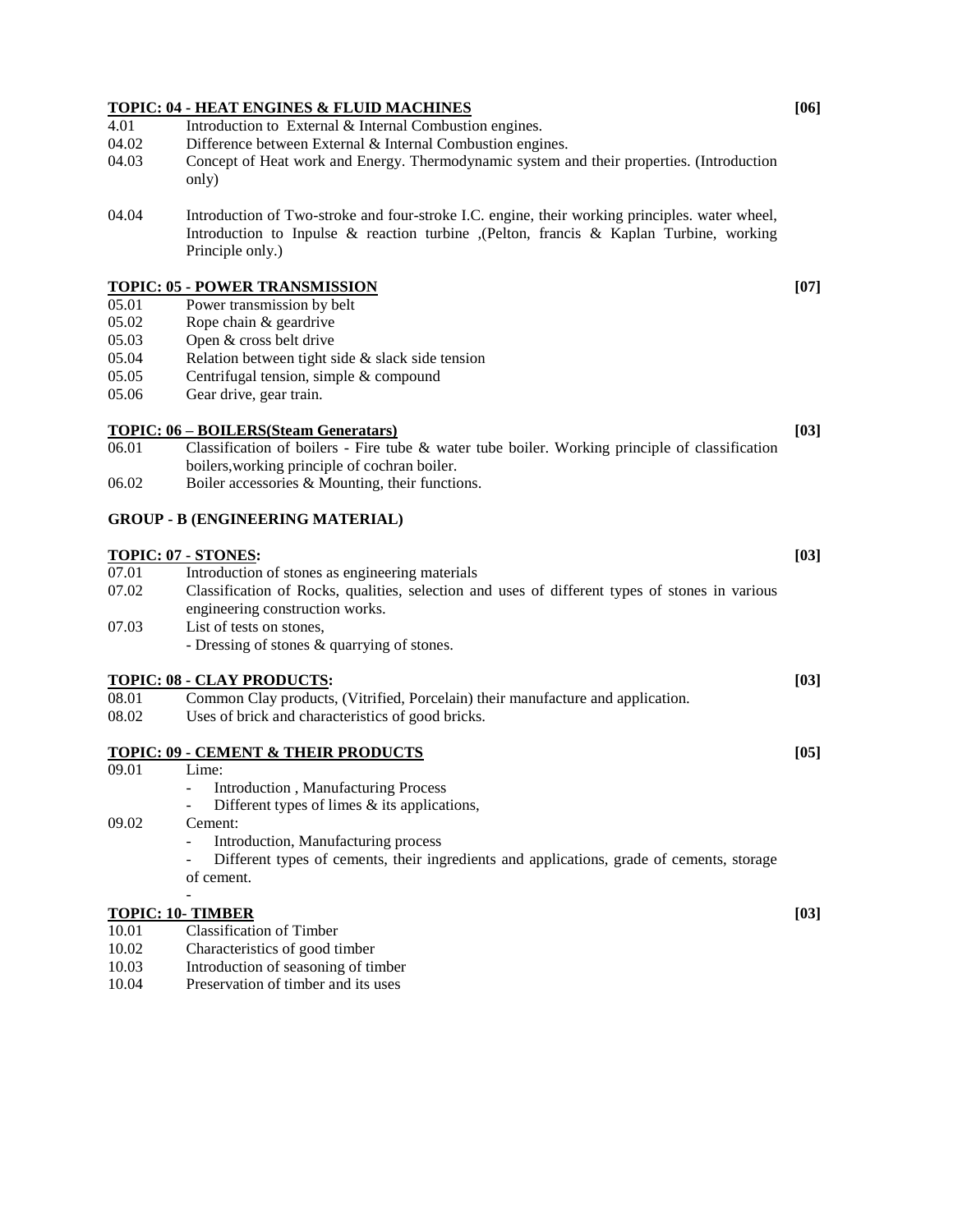### **TOPIC: 11 - MISCELLANEOUS MATERIALS [16]**

| 11.01 | Plastics:                                                                         |
|-------|-----------------------------------------------------------------------------------|
|       | Introduction, important commercial products of plastics used in engineering works |
|       | Types of plastics - Themoplastic & Thermosetting, Epoxy Resins<br>-               |
| 11.02 | Glass:                                                                            |
|       | Types of glass                                                                    |
|       | Composition of glass<br>$\blacksquare$                                            |
|       | Uses of glass as industrial material<br>$\overline{\phantom{a}}$                  |
| 11.03 | Adhesive:                                                                         |
|       | Types of Adhesive<br>-                                                            |
|       | Its ingredients and uses sealant $\&$ joints fillers<br>$\overline{\phantom{a}}$  |
| 11.04 | Rubber:                                                                           |
|       | <b>Characteristics of Rubber</b>                                                  |
|       | Types and uses of Rubber<br>۰.                                                    |
| 11.05 | Available forms of Aluminum as structural cladding & partition                    |
|       | Different type of bar section $&$ their uses.                                     |

#### **Books Recommended:**

- 1. Workshop Technology  **By Hazare and Choudhary**
- 
- 2. Heat Engine By Pandey & Saha<br>
3. Engineering Material By Banga & Sharm
- 4. Engineering Material and Table 1 and Separate By Narang
- 5. bathfu;fjax inkFkZ tukn Zu >k
- 6. Electrical Engineering The Contract Engineering Fig. 2. By Uppal
- 7. oS|qr vfHk;k af=dh Mhñvkjñ ukjk;.k
- 
- 
- By Banga & Sharma<br>- By Banga & Sharma<br>- जनार्दन झा
- 
- 
- 
-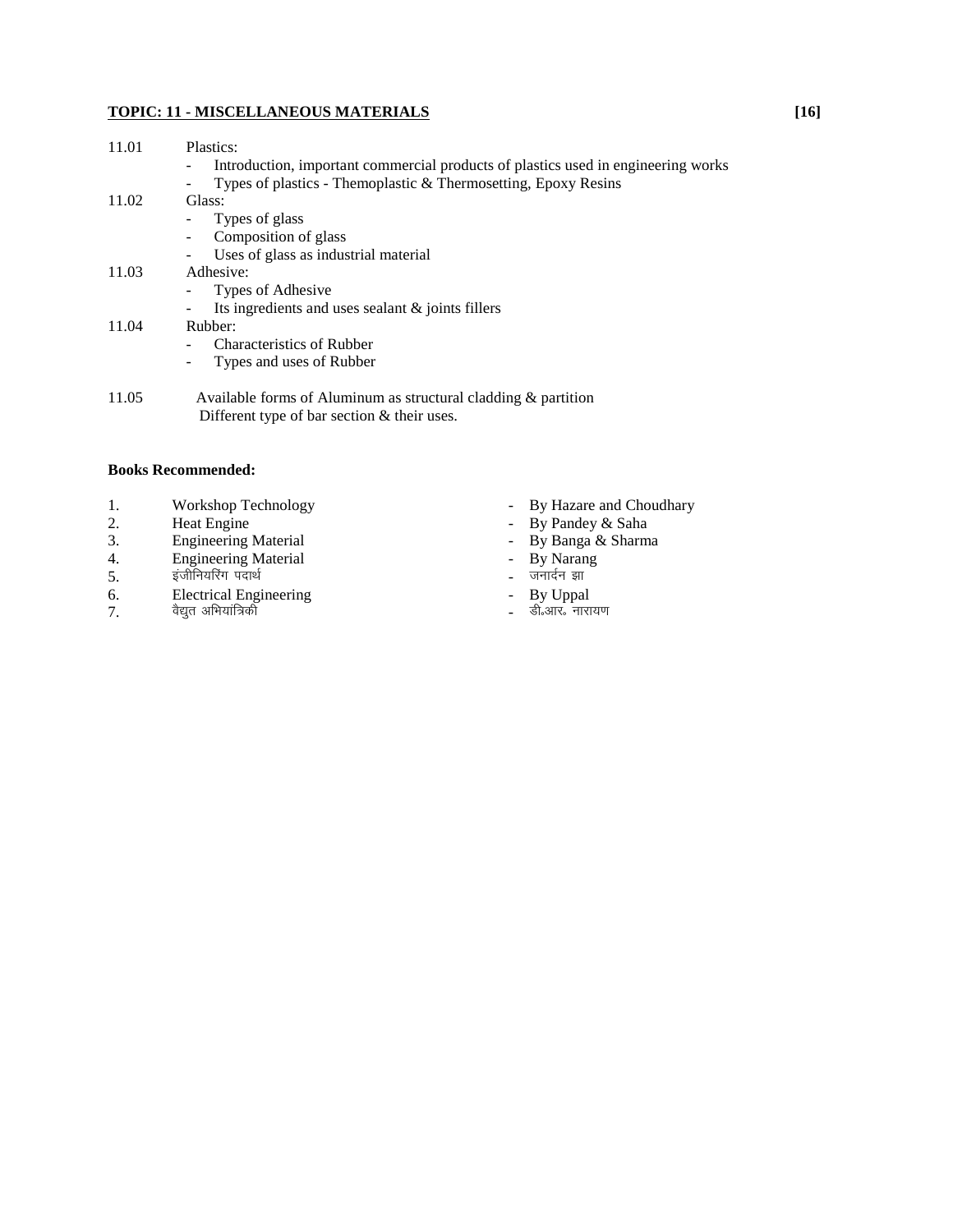| <b>Subject Code</b> | <b>Theory</b>           |   |     | No of Period in one session : 60 |  |     |
|---------------------|-------------------------|---|-----|----------------------------------|--|-----|
| P01204              | No. of Periods Per Week |   |     | <b>Full Marks</b>                |  | 100 |
|                     |                         | m | P/S | Annual Exam.                     |  | 80  |
|                     | 06                      |   |     | Internal Exam.                   |  | 20  |

# **ELECTRICAL & ELECTRONICS ENGINEERING**

#### **Rationale & Objective:**

The subject forms the foundation of electrical and electronics engineering. It prepares the students to familiarize with basic concepts and principles of electrical and electronics as these are encountered in every large and small installations of each type of industries. The diploma holders will be using machines and systems extensively which have electronics and electrical circuits inside. To understand their basic functioning, the students will be required to study the working principles, construction, characteristics, specifications and uses of basic devices and circuits.

Keeping in view the importance and relevance, this course has been developed and incorporated in the curriculum. The content has been divided into the following topics:-

|        | Electrical Engineering (Annual Exam : 55 marks) |    |                |  |  |  |  |
|--------|-------------------------------------------------|----|----------------|--|--|--|--|
| S. No. | <b>Topics</b>                                   |    | <b>Periods</b> |  |  |  |  |
|        |                                                 | L  |                |  |  |  |  |
|        | Electro-magnetism                               | 06 | 2              |  |  |  |  |
| 2.     | D.C. Circuits and D.C Machines                  | 09 | 3              |  |  |  |  |
| 3.     | A.C. Circuits and A.C Machines                  | 09 | 3              |  |  |  |  |
| 4.     | Storage Batteries & Wiring System               | 04 |                |  |  |  |  |
| 5.     | Safety Procedures & Earthing                    | 02 |                |  |  |  |  |
|        | <b>Total</b>                                    | 30 | 10             |  |  |  |  |

# **PART-A**

**PART-B**

### **Electronics Engineering (Annual Exam : 25 marks)**

| S. No. | <b>Topics</b>              |    | <b>Periods</b> |
|--------|----------------------------|----|----------------|
|        |                            | L  | т              |
|        | Semiconductor & Diodes     | 08 | 02             |
| 2.     | <b>Transistors</b>         | 10 | 01             |
| 3.     | Field effect transistor    | 06 | 01             |
| 4.     | <b>Digital Electronics</b> | 06 | 01             |
|        | <b>Total</b>               | 30 | 05             |

# **PART-A**

## **Electrical Engineering**

#### **Contents :**

#### **Topic 1. -Electro-Magnetism (06)**

- 01.01 Concept of flux, flux density, Reluctance, permeability Analogy between Magnetic and Electrical circuits.
- 01.02 Statement and Explanation of Faraday's laws of Electromagnetic Induction Lenz's law, Fleming's Right hand rule, Fleming's left hand Rule.
- 01.03 Magnetic Hysteresis , Hystereris loss Eddy current, Eddy current loss.
- 01.04 Induced e.m.f. dynamically and statically.
- 01.05 Derivation of Force due to a current carrying straight conductor, Derivation of Force between two parallel current carrying Conductors.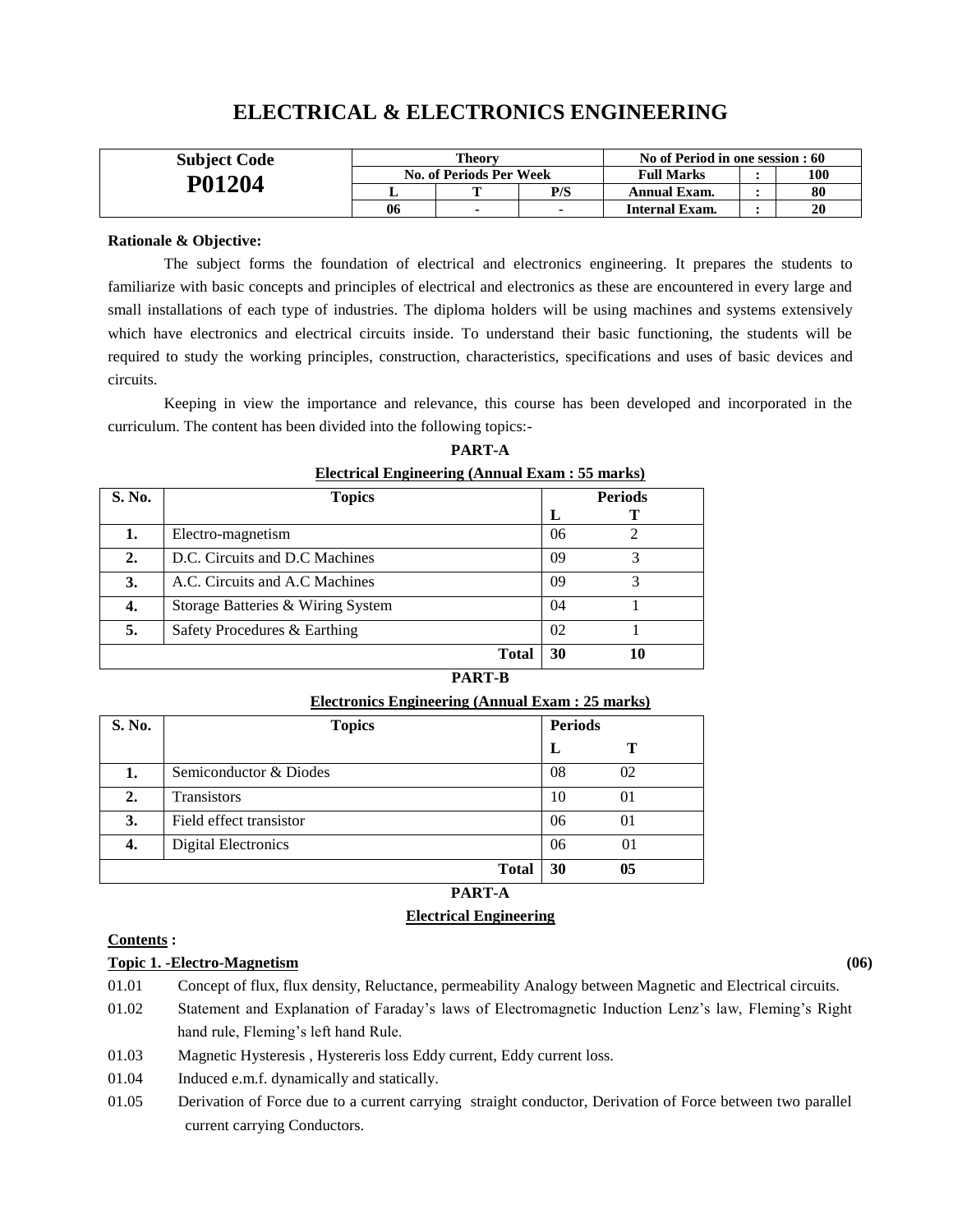#### **Topic 02. -D. C. Circuits and D.C Machines (09)**

- 02.01 Ohm's law and Laws of resistance. Concept of resistivity and conductivity, related problems.
- 02.02 Kirchoff's current laws and Kirchoff's Voltage law, related problems.
- 02.03 Star-delta transformation, Thevenin's theorem, Norton's theorem, , Maximum power transfer theorem. Related simple problems
- 02.04 Construction, Principle and working of D.C Generator
- 02.05 Principle and working of D.C. motors .

### **Topic 03. - A.C. Circuits and A.C Machines (09)**

- 03.01 Fundamental Concept of Alternating current and voltage, difference between A.C. and D.C. concept of cycle, Frequency, time period, amplitude, instantaneous value. Average value. R.M.S. value peak factor & form factor, simple problems.
- 03.02 Concept of phase and phase difference. Impedance and Reactance laggings and leading A.C. waves.
- 03.03 Alternating voltage applied to pure resistance, pure inductance and pure capacitance, Power factor, simple problems.
- 03.04 Basic idea of single phase transformer, EMF equation, turn ratio & Transformation ratio, simple problem

#### **Topic 04. - Storage Batteries & Wiring System (04)**

- 04.01 Primary and Secondary Cell.
- 04.02 Construction of Lead Acid accumulator.
- 04.03 Maintenance of Battery.
- 04.04 Study of Battery chargers.
- 04.05 Types of House wiring with different items used like switches, Socket fuse etc. ( Brief idea only)

#### **Topic 05. –Safety Procedures and Earthings (02)**

- 05.01 Effects of Shocks and burns, Causes of Electrical Shocks
- 05.02 Methods / Procedures to be adopted for Safety of human being and Safety of machines against electrical Shocks/ hazards
- 05.03 Brief Idea of earthing and its importance.

#### **PART-B**

#### **Electronics**

#### **Topic: 01 - Semiconductor and Diodes [08]**

- 01.01 Conductors, Semiconductors, insulators, differences between them, based on energy band diagram.
- 01.02 Conduction in intrinsic and extrinsic semiconductors. Concept of electrons and holes, Donor and acceptor impurities. P and N type semiconductors and their conductivity, effect of temperature on conductivity.
- 01.03 P-N Junction diode, Forward and Reverse bias, characteristics of P-N Junction and effect of Temperature, Reverse breakdown voltage.
- 01.04 Diode (P N Junction) as rectifier, Half wave, Full wave and bridge rectifier.
- 01.05 Zener Diode and its application.
- 01.06 Photo diodes.
- 01.07 Light Emitting diode.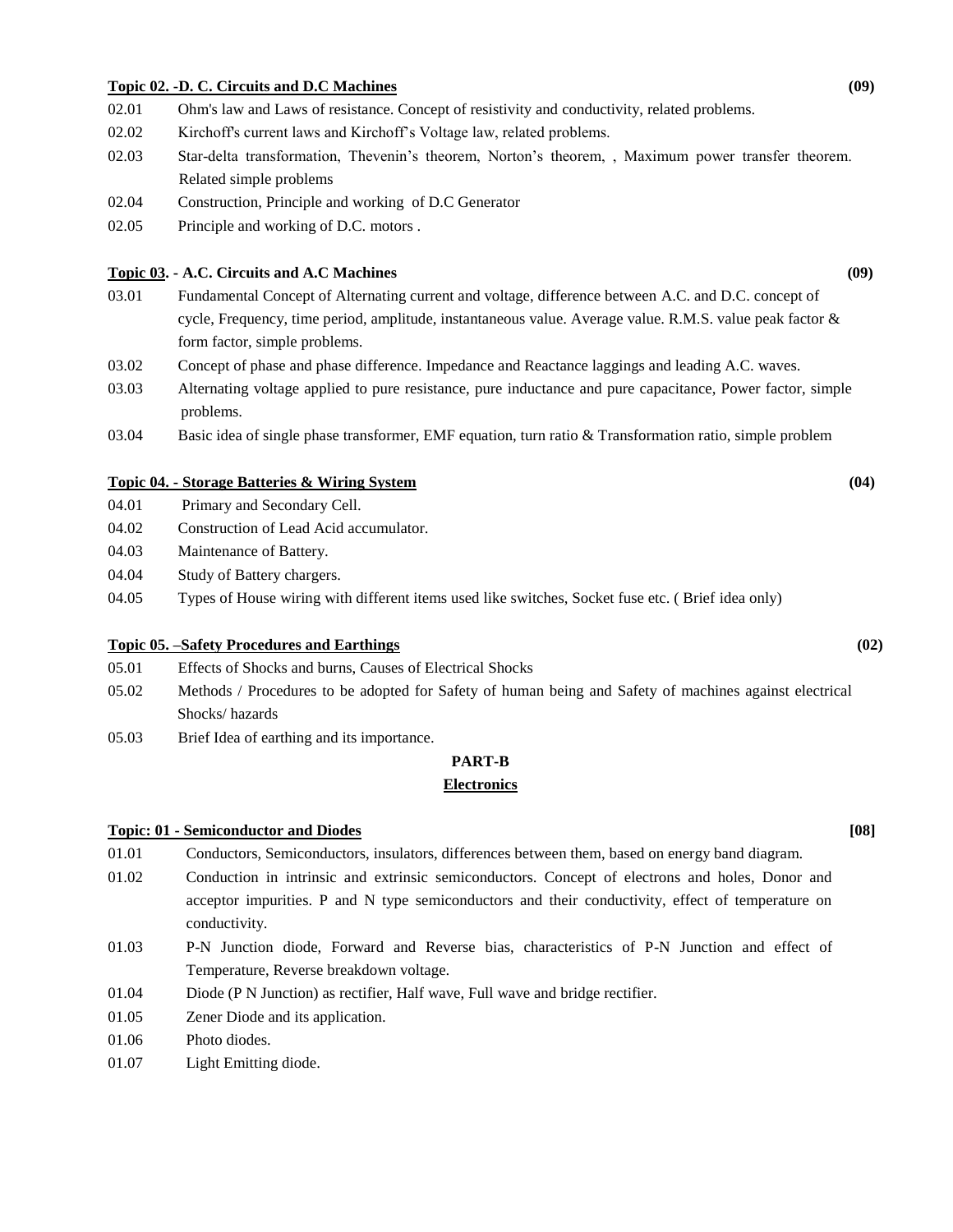#### **Topic: 02 – Transistors [10]**

- 02.01 Concept of Bipolar Transistor, PNP and NPN Transistors, Transistor action, Transistor configurations, characteristics modes of operation.
- 02.02 Transistor as an amplifier. Classification of Amplifiers, CB, CC and CE amplifiers, Input and Output characteristics of amplifiers. ( Basic idea)
- 02.03 Hybrid equivalent circuit for a bipolar Transistor, h-parameters, current gain, input impedance, voltage gain, output impedance, power gain.

#### **Topic: 03 - Field Effect Transistor [06]**

- 03.01 Classification, merits and demerits, basic construction, principles of operation, characteristics, equivalent circuit of JFET and its application.
- 03.02 Construction, principle of operation of MOSFET Enhancement mode, Depletion mode, characteristics & its application.
- 03.03 Comparison of JFET, MOSFET, BJT.
- 03.04 Basic idea of thyrister.

#### **Topic: 04 - Digital Electronics [06]**

04.01 Basic ideas about-

- Basic gates, Number system, Boolean Algebra, (DeMorgon's Theorem)
- Familiarity with their application.

#### **Recommended Books**

| SL  | Title                               |                          | <b>Author</b> / Publisher                                 |  |  |  |
|-----|-------------------------------------|--------------------------|-----------------------------------------------------------|--|--|--|
| 1.  | <b>Electrical Technology</b>        |                          | B. L. Threja-S. Chand & Co.                               |  |  |  |
| 2.  | Basic Electrical Engg.              |                          | V.K. Mehta.                                               |  |  |  |
| 3.  | Electronics                         |                          | V.K. Mehta.                                               |  |  |  |
| 4.  | <b>Electrical Technology</b>        | ۰.                       | <b>Edward Hyghes</b>                                      |  |  |  |
| 5.  | <b>Basic Electrical Engineering</b> | $\sim$                   | P.S. Dhogal-McGraw Hill Publisher                         |  |  |  |
| 6.  | <b>Basic Electrical Engineering</b> | ۰.                       | J. B. Gupta-S. K. Kataria & Sons                          |  |  |  |
| 7.  | <b>Basic Electricity</b>            |                          | B. R. Sharma-Staya Prakashan, N. Delhi                    |  |  |  |
| 8.  | <b>Electronic Principles</b>        |                          | Malvino-Tata McGraw Hill                                  |  |  |  |
| 9.  | Electronics & Radio Engineering     | $\overline{\phantom{a}}$ | M. L. Gupta                                               |  |  |  |
| 10. | Electronics Devices & Circuits      |                          | Millman & Halkias-McGraw Hill                             |  |  |  |
| 11. | Basic Electronics & Linear Circuits | $\overline{\phantom{a}}$ | N. N. Bhargava & Kulshreshta-Tata McGraw Hills, New Delhi |  |  |  |
| 12. | <b>Basic Electronics</b>            | ۰.                       | Grob-Tata McGraw Hill, New Delhi                          |  |  |  |
| 13. | Digital Electronics and Application | $\overline{\phantom{a}}$ | Malvino Leach-McGraw Hills, New Delhi                     |  |  |  |
| 14. | Introduction to Microprocessor      |                          | Dr. B. Ram, Fhanpat Ray & Sons                            |  |  |  |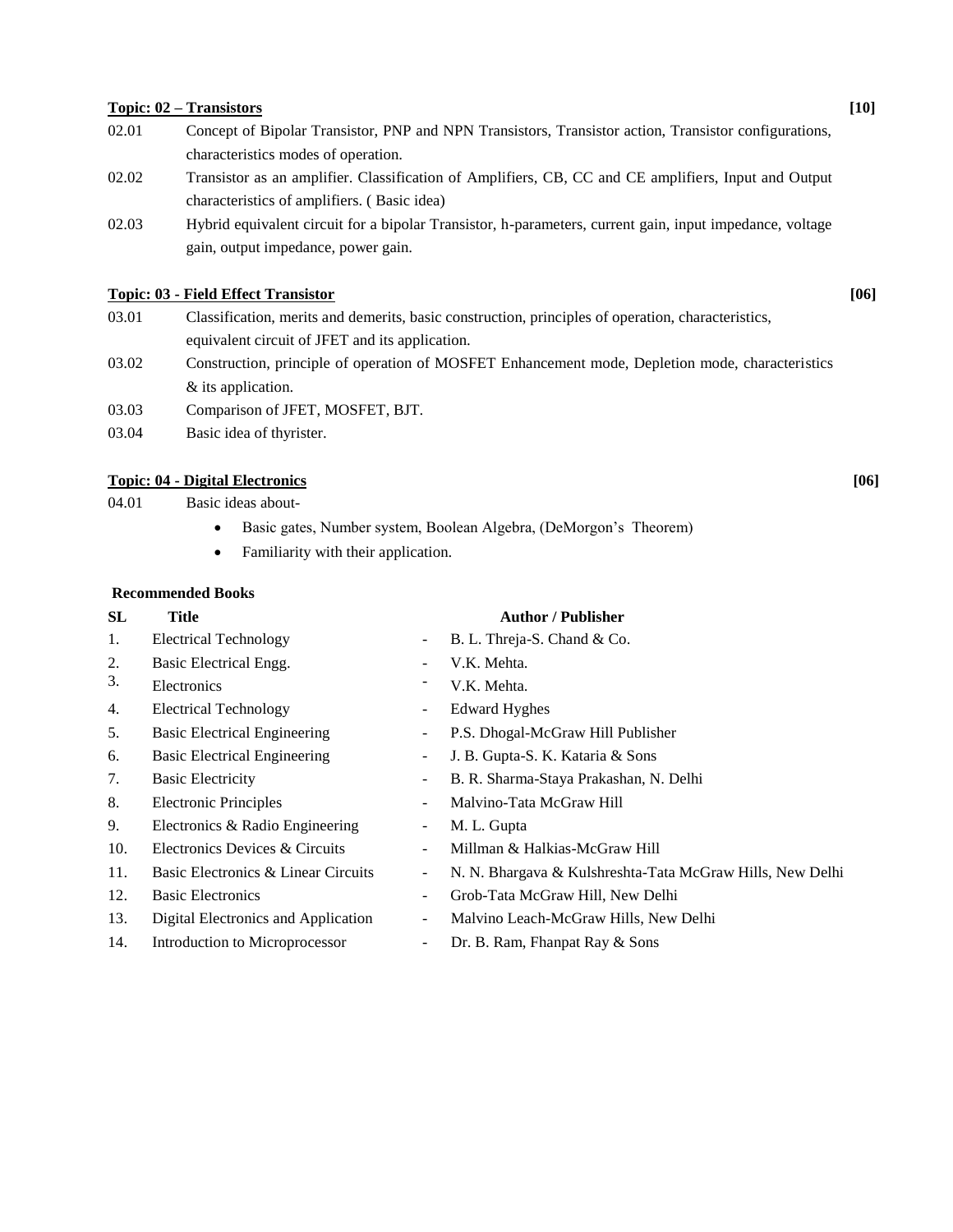# **ENGINEERING PHYSICS (LAB.)**

|                     | <b>Practical</b>                             |  |     | No of Period in one session : 50 |  |    |
|---------------------|----------------------------------------------|--|-----|----------------------------------|--|----|
| <b>Subject Code</b> | <b>Full Marks</b><br>No. of Periods Per Week |  |     | 50                               |  |    |
|                     |                                              |  | P/S | Annual Exam.                     |  | 40 |
| P01106              |                                              |  | 04  | Internal Exam.                   |  | 10 |

At Least ten experiments to be performed:

#### **S.No. Experiment**

- 1. Determination of diameter using Slide Callipers.
- 2. Determination of depth using Slide Callipers.
- 3. Measurement of diameter of wire using Screw Gauge.
- 4. Measurement of thickness using Screw Gauge.
- 5. Determination of thickness of a plate using Spherometer.
- 6. Measurement of radius of curvature of a Convex Surface using Spherometer.
- 7. Study the relation between length of a Simple pendulum and square of its time period.
- 8. Measurement of resistance using Post Office Box.
- 9. Verification of Laws of Series and parallel grouping of resistances using P.O. Box.
- 10. Determination of resistance using meter bridge.
- 11. Study relationship between current and potential difference at different lengths of meter bridge (or potentiometer) wire.
- 12. Comparison of e.m.fs two cells using potentiometer.
- 13. Determination of angle of repose using inclined plane friction table and to find co-efficient of friction.
- 14. Study of junction diode.
- 15. Comparison of illuminating power (luminous intensity) of two light sources using Photoelectric Cell.

#### **Books Recommended for Engineering Physics (Lab.):**

|                | <b>Practical Physics</b> | $\overline{\phantom{a}}$ | By N.N. Ghosh                      |
|----------------|--------------------------|--------------------------|------------------------------------|
| 2              | <b>Practical Physics</b> | ۰                        | Sharma Singh & Prasad              |
|                |                          |                          | <b>Bharti Bhawan Publication</b>   |
| 3              | <b>Practical Physics</b> | ۰                        | By Durga Pd. Singh                 |
| $\overline{4}$ | <b>Practical Physics</b> | $\overline{\phantom{a}}$ | By C.L. Arora                      |
|                |                          |                          | S. Chand & Co.                     |
| 5              | <b>Practical Physics</b> | $\overline{\phantom{a}}$ | By K.K. Mahindroo                  |
|                |                          |                          | Pitambar Publishing Co., New Delhi |
|                |                          |                          |                                    |
|                |                          |                          |                                    |